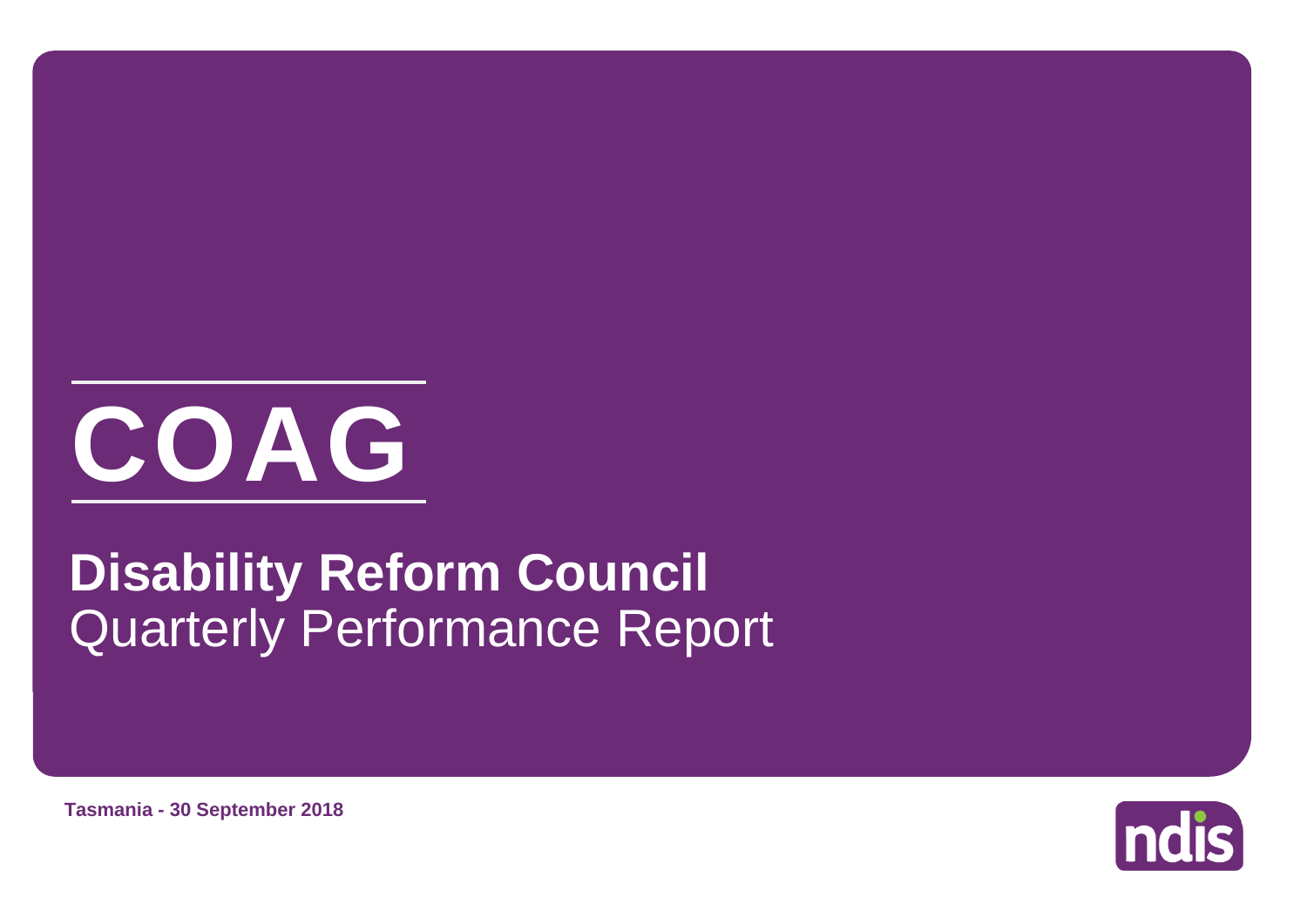

#### **Overview**

i i

**This report is the ninth quarterly report during the NDIS Transition period, which commenced on 1 July 2016.**

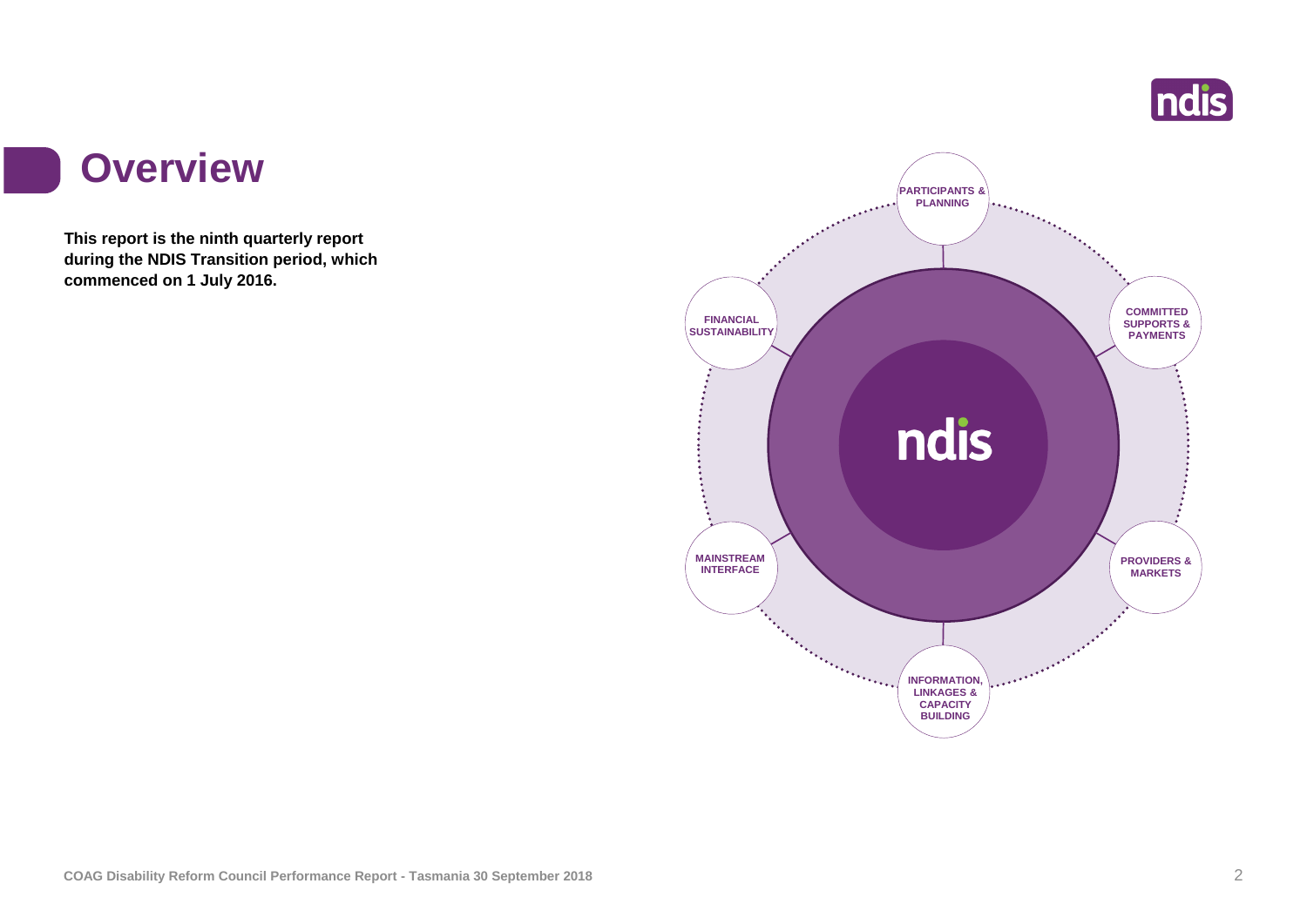

#### **Summary**

| <b>Participants and</b><br><b>Planning</b>                                       | <b>Committed Supports</b><br>and Payments                                                                               | <b>Providers and Markets</b>                                         | <b>Mainstream Interface</b>                                 |
|----------------------------------------------------------------------------------|-------------------------------------------------------------------------------------------------------------------------|----------------------------------------------------------------------|-------------------------------------------------------------|
| 609 additional participants<br>with plans this quarter.                          | \$370.9 million has been paid<br>to providers and participants:                                                         | 1,245 approved providers, a<br>7% increase for the quarter.          | 94% of active participants<br>with a plan approved in 2018- |
| As at 30 September 2018,                                                         | $\cdot$ \$10.0m in 2013-14,<br>• \$36.6m in 2014-15,                                                                    | 29% of approved providers                                            | 19 Q1 access mainstream<br>services.                        |
| plans approved and ECEI                                                          | $\cdot$ \$48.6m in 2015-16,                                                                                             | were active in Tasmania at 30                                        |                                                             |
| referrals represent:<br>• 55% of year to date bilateral<br>estimate met          | • \$77.8m in 2016-17,<br>$\cdot$ \$150.4m in 2017-18,<br>• \$47.5m in 2018-19 to date.                                  | September 2018, and 71%<br>were yet to have evidence of<br>activity. |                                                             |
| (1 July 2018 - 30 September<br>2018)                                             | Overall,                                                                                                                | 70-85% of payments made by                                           |                                                             |
| • 83% of scheme to date<br>bilateral estimate met<br>(1 July 2013 - 30 September | • 55% of committed supports<br>were utilised in 2013-14,<br>• 71% in 2014-15,                                           | the NDIA are received by 25%<br>of providers.                        |                                                             |
| 2018)                                                                            | • 74% in 2015-16,<br>• 78% in 2016-17,<br>• 80% in 2017-18.<br>The 2017-18 and 2018-19<br>experience is still emerging. | 25% of service providers are<br>individuals/sole traders.            |                                                             |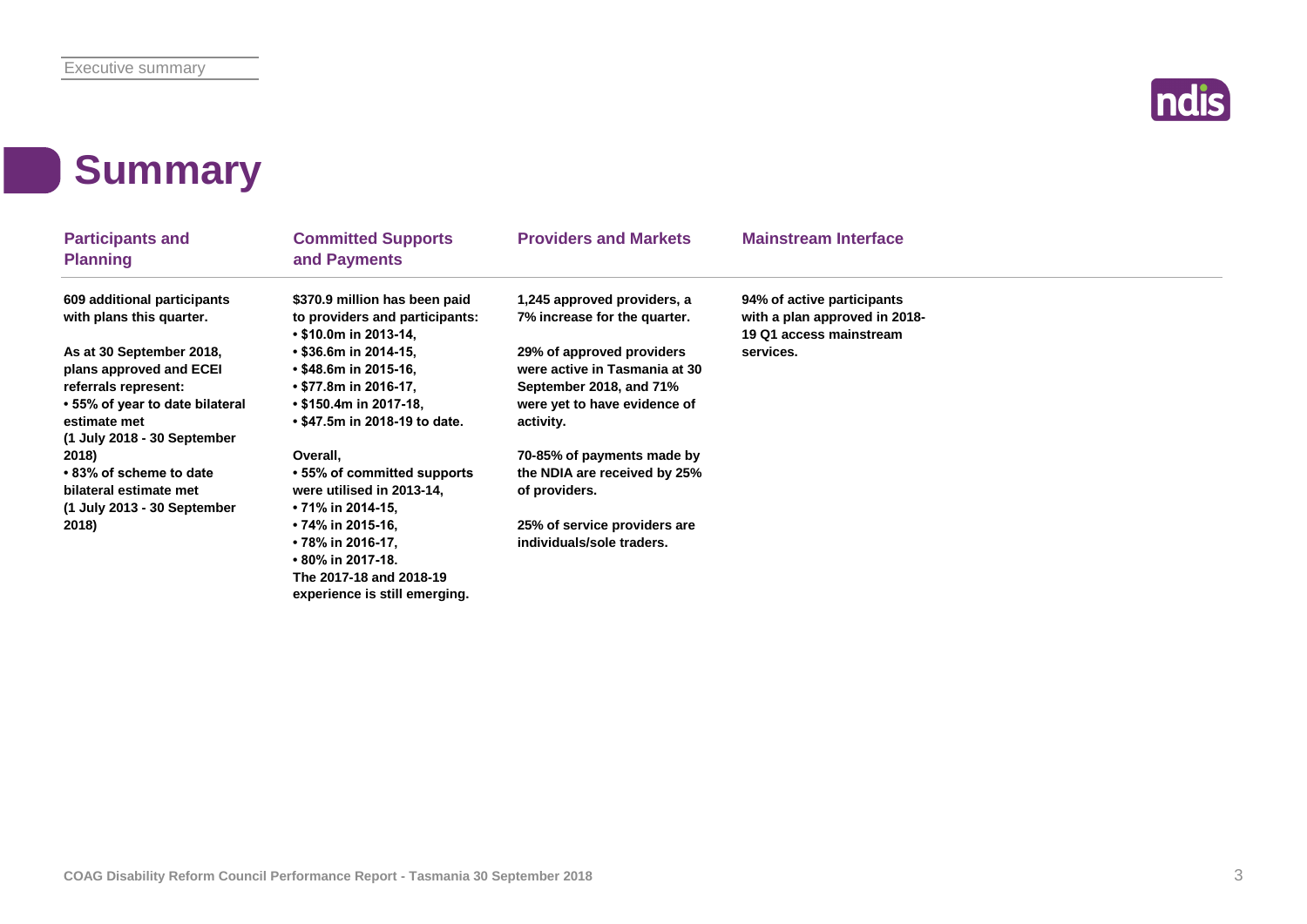# **Participants and Planning**

As the transition phase to full scheme continues, the NDIS in Tasmania continues to grow with 609 additional participants with approved plans this quarter.



**Tasmania - 30 September 2018**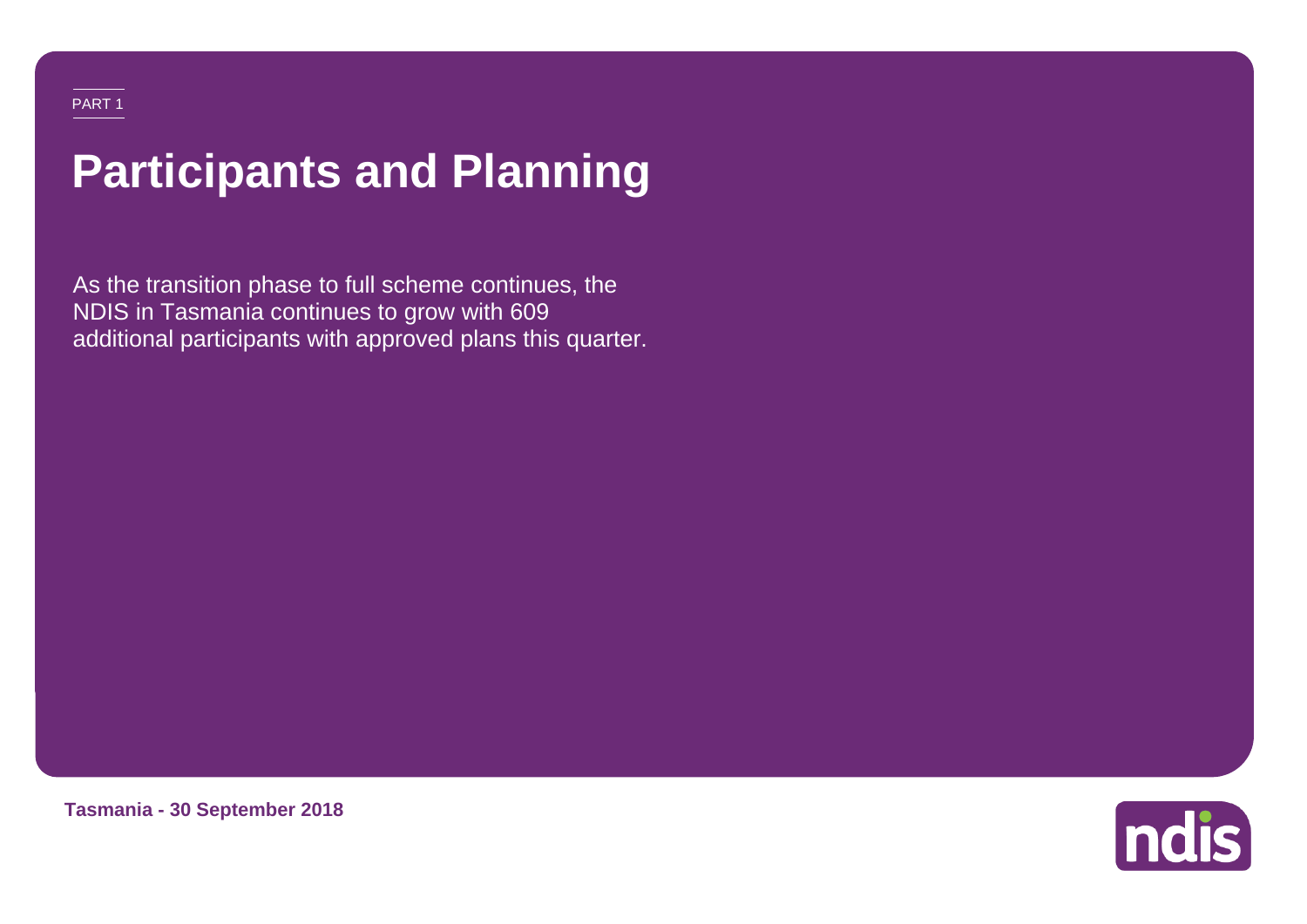#### Indis

### **Summary**

**The NDIS is transitioning to full-scheme according to phasing schedules bilaterally agreed by State/Territory and Commonwealth governments.**

| 728                                                                 | 609                                                                                                                             | 159                                                          |
|---------------------------------------------------------------------|---------------------------------------------------------------------------------------------------------------------------------|--------------------------------------------------------------|
| <b>ACCESS DECISIONS</b>                                             | <b>INITIAL PLANS APPROVED</b>                                                                                                   | <b>ADDITIONAL CHILDREN</b>                                   |
| IN 2018-19 Q1                                                       | IN 2018-19 Q1                                                                                                                   | <b>WITH A CONFIRMED</b>                                      |
| (INCLUDING BOTH)<br><b>ACCESS MET AND</b><br><b>ACCESS NOT MET)</b> | OF THE 609 INITIAL PLANS<br><b>APPROVED THIS</b><br>QUARTER, 106 WERE<br><b>PREVIOUSLY CONFIRMED</b><br>AS ECEI AT 30 JUNE 2018 | <b>ECEI GATEWAY</b><br>REFERRAL IN 2018-19<br>O <sub>1</sub> |
| 55%                                                                 | 78%                                                                                                                             | 83%                                                          |
| OF YEAR TO DATE                                                     | OF TRANSITION TO                                                                                                                | OF SCHEME TO DATE                                            |
| <b>BILATERAL</b>                                                    | <b>DATE BILATERAL</b>                                                                                                           | <b>BILATERAL ESTIMATE</b>                                    |
| <b>ESTIMATE MET</b>                                                 | <b>ESTIMATE MET</b>                                                                                                             | <b>MET</b>                                                   |
| (1 JULY 2018 - 30                                                   | (1 JULY 2016 - 30                                                                                                               | (1 JULY 2013 - 30                                            |
| SEPTEMBER 2018)                                                     | SEPTEMBER 2018)                                                                                                                 | SEPTEMBER 2018)                                              |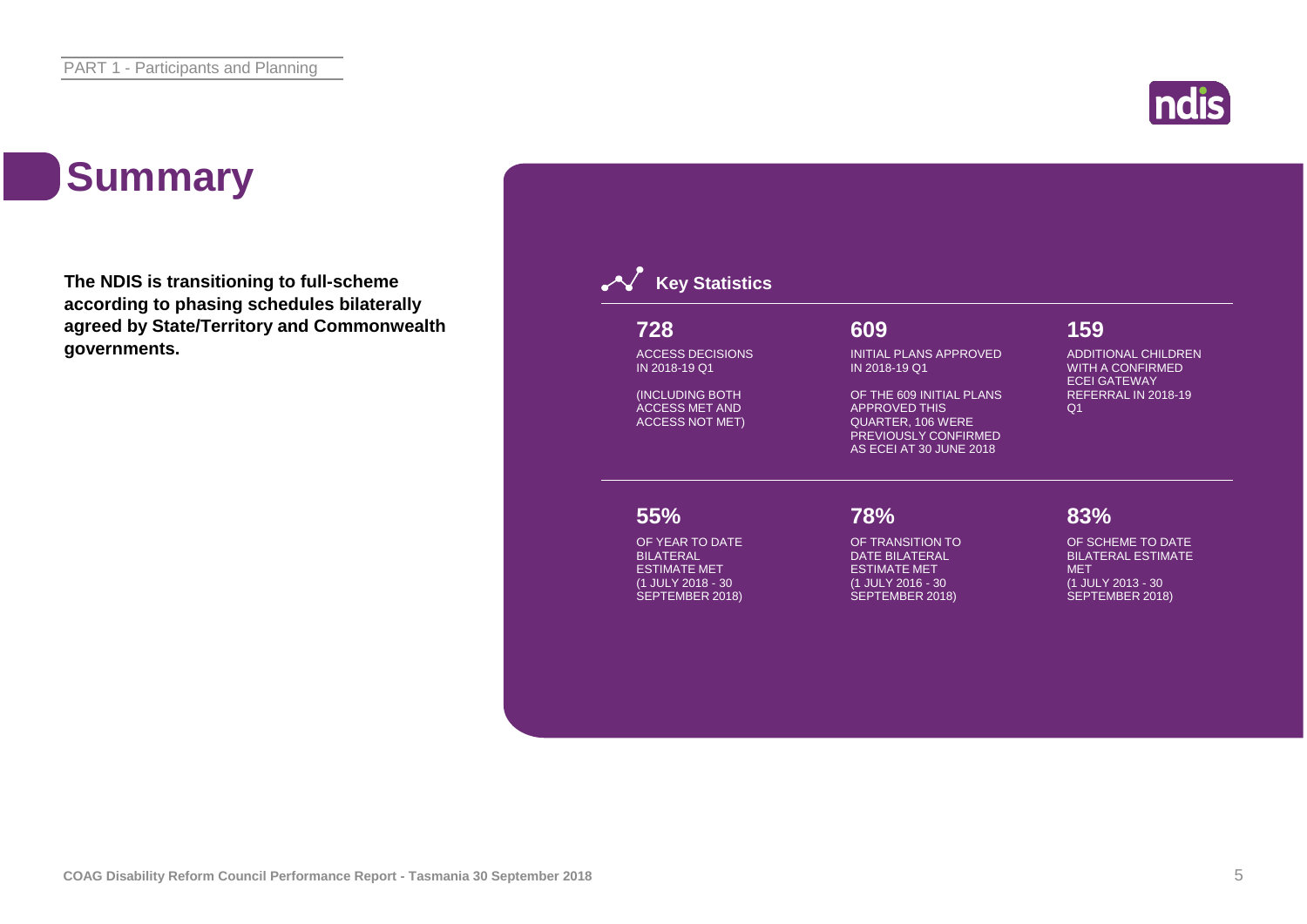

# **Quarterly Intake**

#### **2018-19 Q1**

**Of the 548 participants deemed 'eligible' this quarter 44% were 'New' participants (i.e. had not transitioned from an existing State/Territory or Commonwealth program).**

**Of the 609 plan approvals this quarter, 40% were 'New' participants (i.e. had not transitioned from an existing State/Territory or Commonwealth program), 86% entered with a permanent disability and 106 were previously confirmed as ECEI at 2017-18 Q4.**

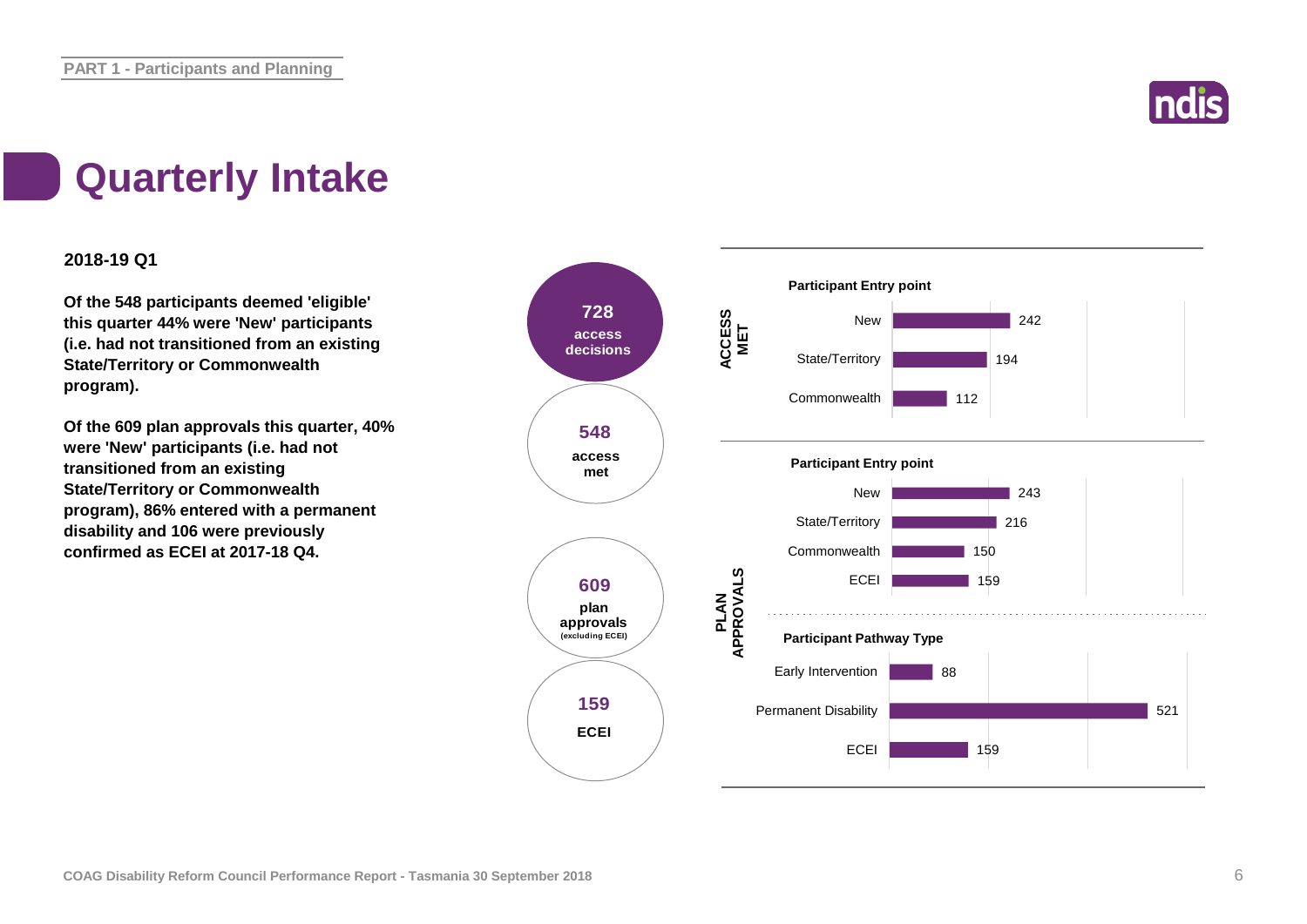

#### **Quarterly Intake Detail**

**Plan approvals as at 30 September 2018**

**Plan approval numbers have increased from 3,878 at the end of 2017-18 Q4 to 4,487 by the end of 2018-19 Q1, an increase of 609 approvals.**

**As at 30 September 2018 there were 536 children with a confirmed ECEI referral bringing the total number to 5,023. Overall, 61 participants with approved plans have exited the Scheme.**

**Of the 536 children with a confirmed ECEI referral as at 30 September 2018, 377 were previously confirmed as ECEI at 30 June 2018 and an additional 159 entered the gateway this quarter.**

#### 6,000

**Change in plan approvals between 30 June 2018 and 30 September 2018**



In the quarter of 2018-19 Q1 there were 821 plan reviews.This figure relates to all participants who have entered the Scheme.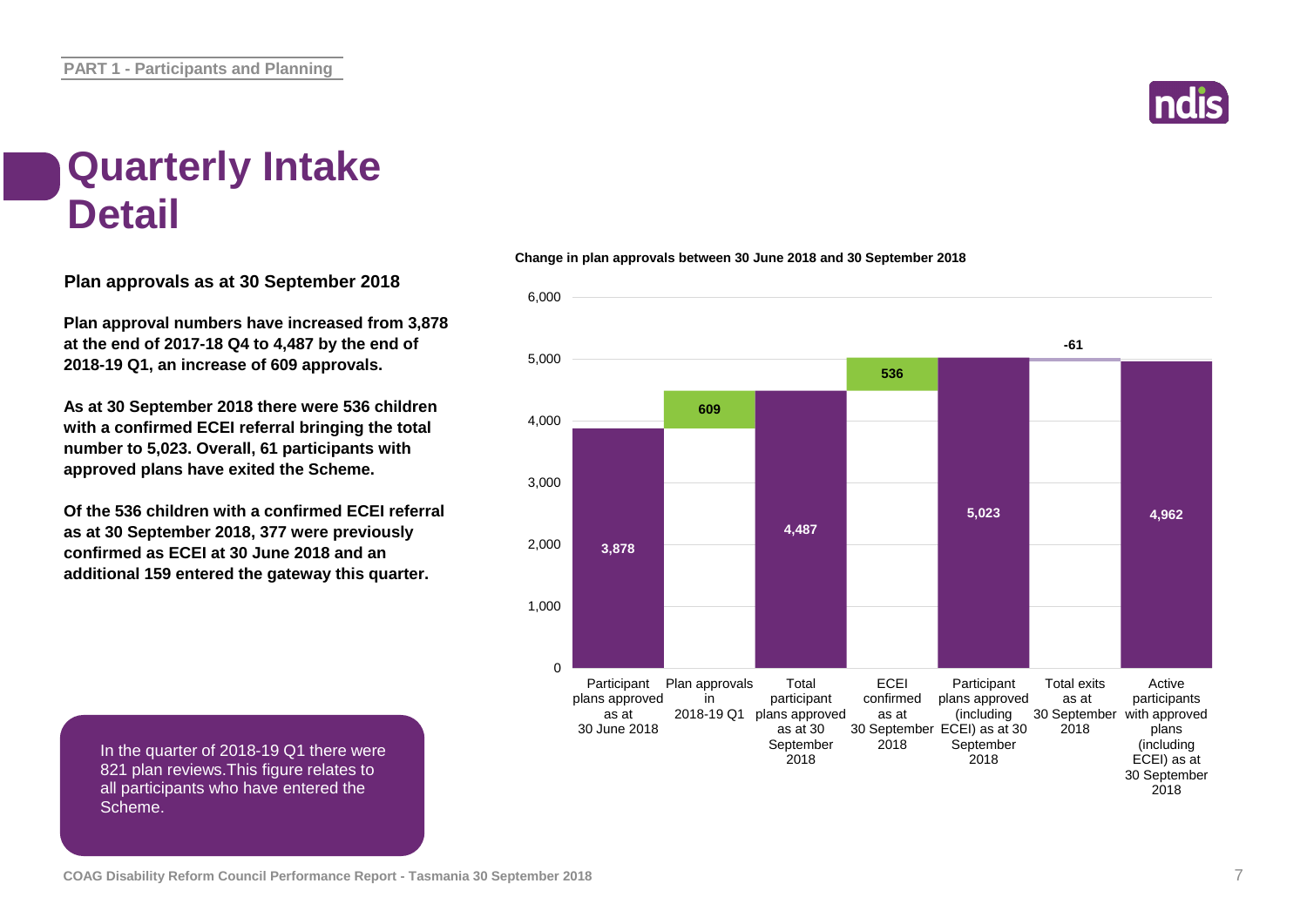# **Cumulative**

**Plan approvals as at 30 September 2018**

**As at the end of 2018-19 Q1, the cumulative total number of participants receiving support was 5,023 (including 536 children supported through the ECEI gateway). Of these, 2,207 transitioned from an existing State/Territory program and 544 transitioned from an existing Commonwealth program.**

**Overall, since 1 July 2013, there have been 5,706 people with access decisions.**

Cumulative position reporting is inclusive of trial participants for the reported period and represents participants who have or have had an approved plan.

#### **Cumulative plan approvals compared with bilateral estimate Position** estimate plan approvals compared with bilateral of year to date bilateral estimate met





#### **55%**

(1 July 2018 - 30 September 2018)

#### **78%**

of transition to date bilateral estimate met (1 July 2016 - 30 September 2018)

#### **83%**

of scheme to date bilateral estimate met (1 July 2013 - 30 September 2018)

#### **4,487**

plan approvals to date; 5,023 including ECEI confirmed

#### **Plan approvals by participant referral pathway**

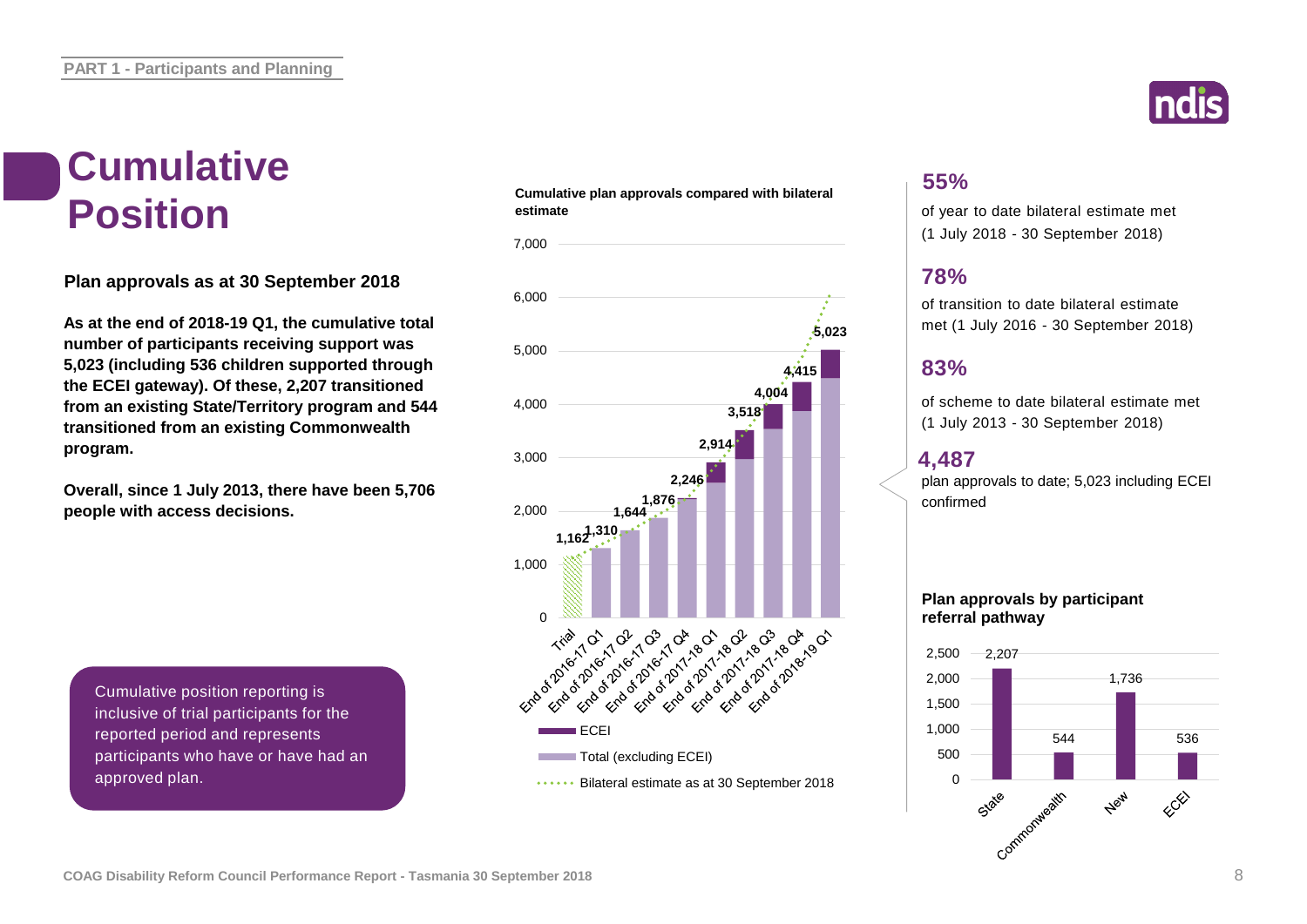

### **Participant Profiles by Age Group**

**2018-19 Q1 by age group Demographic profile of active participants with a plan approved in 2018-19 Q1, compared with plan approvals as at 30 June 2018, by age group.**

**Around 17% of participants entering this quarter are aged 0 to 6 years. This compares with 4% in prior quarters.**

**Around 54% of participants entering in this quarter are aged 35 to 54 years. This compares with 6% for these age groups in prior quarters and reflects the phasing schedule.**

**Active participants with a plan approved in** 



#### **% of active participants with a plan approved by age group**



■% of active participants with a plan approved in prior quarters

■% of active participants with a plan approved in 2018-19 Q1

Note: The age eligibility requirements for the NDIS are based on the age as at the access request date. Participants with their initial plan approved aged 65+ have turned 65 since their access request was received.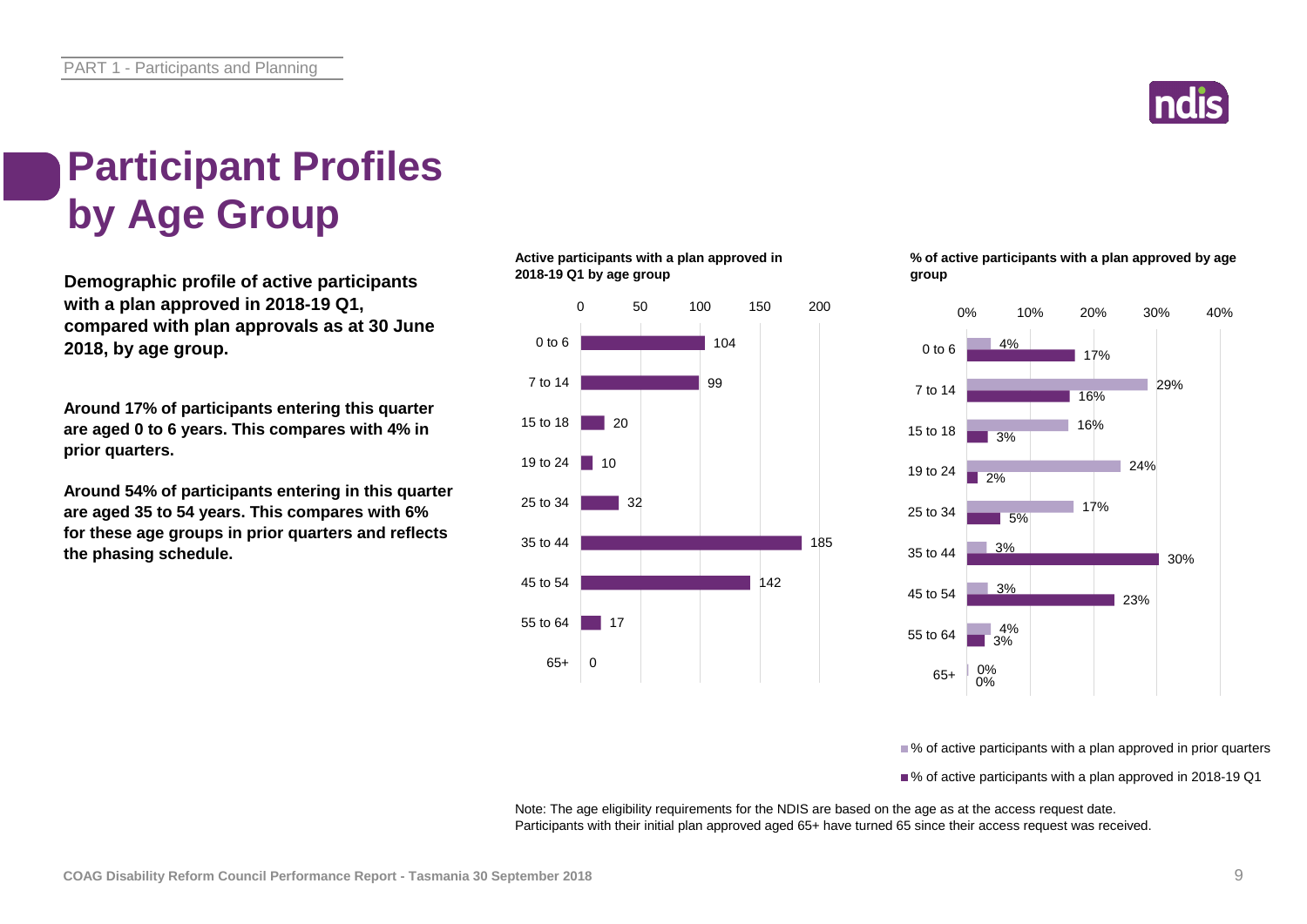

### **Participant Profiles by Disability Group**

**Demographic profile of active participants with a plan approved in 2018-19 Q1, compared with plan approvals as at 30 June 2018, by disability group.**

**33% of participants entering in 2018-19 Q1 have a primary disability group of Intellectual Disability, compared to 41% in previous quarters.**

#### **Active participants with a plan approved in 2018-19 Q1 by disability group**



#### **% of active participants with a plan approved by disability group**



■% of active participants with a plan approved in prior quarters ■% of active participants with a plan approved in 2018-19 Q1

Note 1: Of the 201 active participants identified as having an intellectual disability, 16 (8%), have Down syndrome. Note 2: Since 2017-18 Q1 Developmental Delay and Global Developmental Delay have been reported separately to the Intellectual Disability group.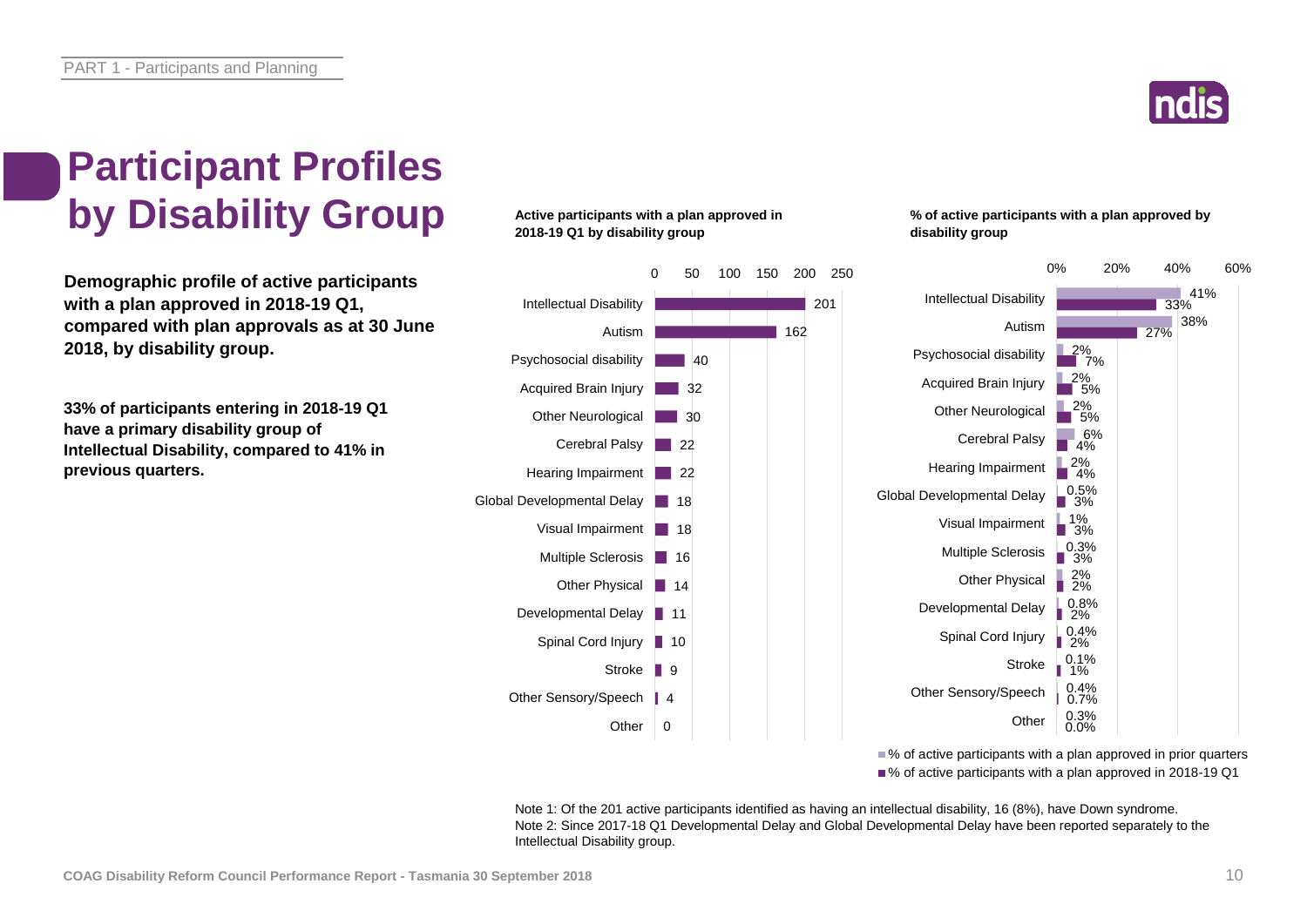

#### **Participant Profiles by Level of Function**

**Demographic profile of active participants with a plan approved in 2018-19 Q1, compared with plan approvals as at 30 June 2018, by level of function.**

**For participants with a plan approval in the current period:** 

**• 24% of active participants had a relatively high level of function**

**• 51% of active participants had a relatively moderate level of function** 

**• 25% had a relatively low level of function**

**These relativities are within the NDIS participant population, and not comparable to the general population.**

**% of active participants with a plan approved by level of function**

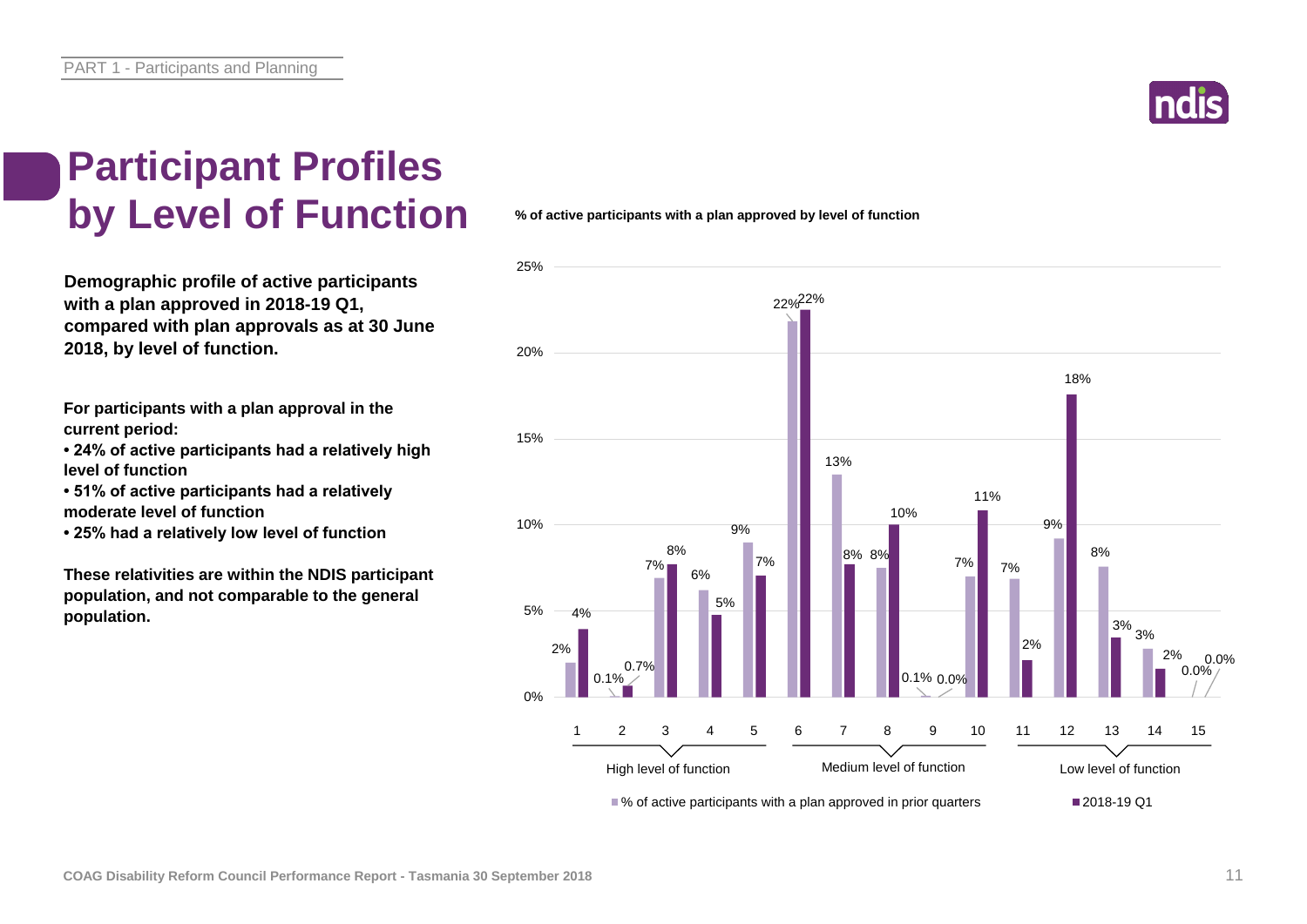# **Participant Profiles**

**Demographic profile of active participants with a plan approved in 2018-19 Q1, compared with plan approvals as at 30 June 2018, by gender.**

**The majority of participants are males.**

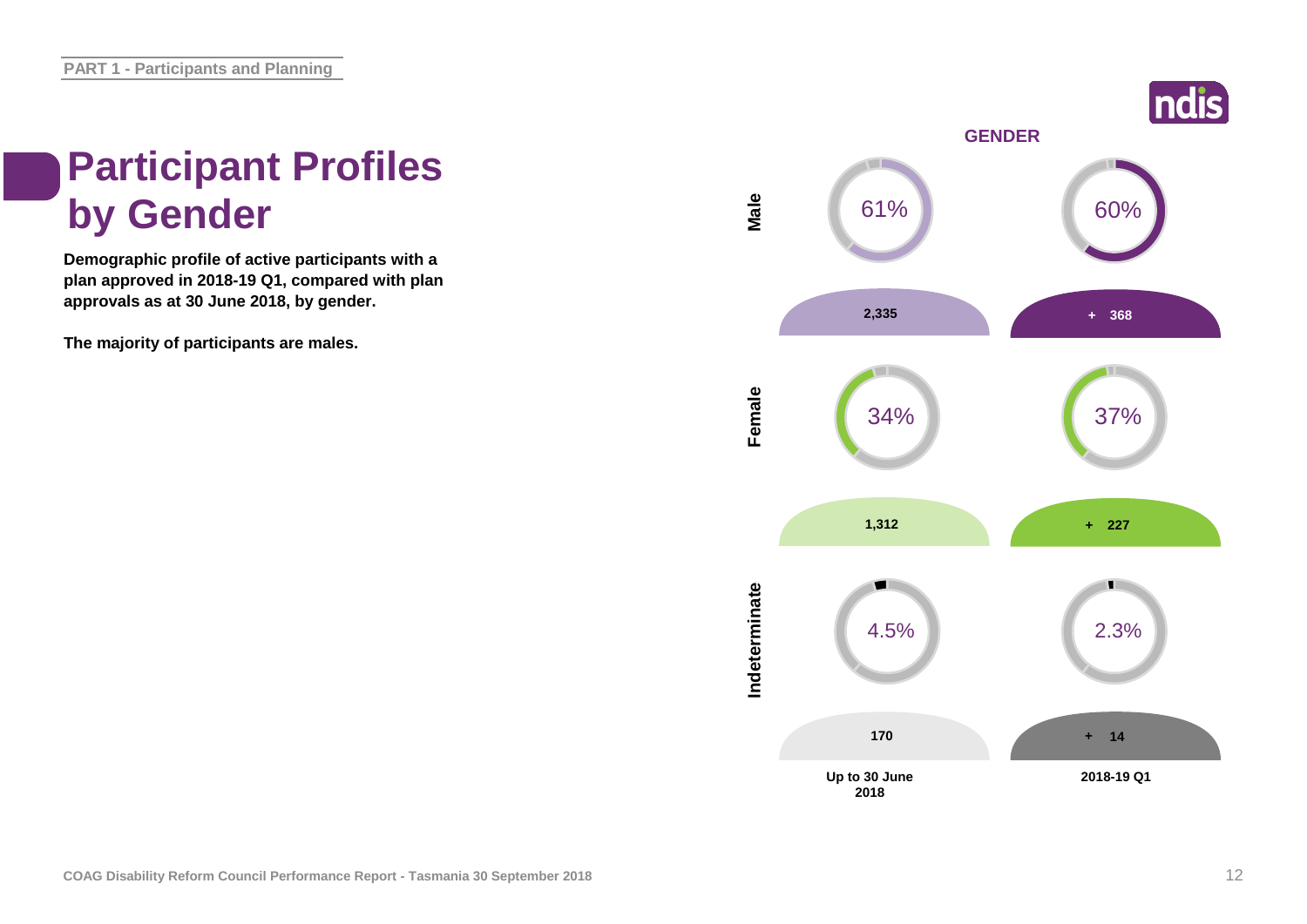

| <u>IS</u>   | <b>Aboriginal &amp; Torres Strait Islander status</b> | 2018-19 Q1 | % of active<br>participants |
|-------------|-------------------------------------------------------|------------|-----------------------------|
|             | <b>Aboriginal and Torres Strait Islander</b>          | 43         | 7.8%<br>7.1%                |
| h a<br>ɔlan | Not Aboriginal and Torres Strait Islander             | 514        | 87.7%<br>84.4%              |
|             | <b>Not Stated</b>                                     | 52         | 4.5%<br>8.5%                |
|             |                                                       |            | Prior Quarters              |
|             |                                                       |            | ■2018-19 Q1                 |
| ۱r,         | Young people in residential aged care status          | 2018-19 Q1 | % of active<br>participants |
| care,       | Young people in residential aged care                 | 8          | 0.2%<br>1.3%                |
| e,          | Young people not in residential aged care             | 601        | 99.8%<br>98.7%              |
|             |                                                       |            | Prior Quarters              |
|             |                                                       |            | 2018-19 Q1                  |
|             | <b>Culturally and linguistically diverse status</b>   | 2018-19 Q1 | % of active<br>participants |
|             | <b>Culturally and linguistically diverse</b>          | 29         | 2.0%<br> 4.8%<br>97.6%      |
|             | Not culturally and linguistically diverse             | 579        |                             |
|             | <b>Not stated</b>                                     | 1          | 95.1%<br>$0.3\%$<br>$0.2\%$ |
|             |                                                       |            | Prior Quarters              |
|             |                                                       |            | ■2018-19 Q1                 |

### **Participant Profile**

**Demographic profile of active participants with** plan approved in 2018-19 Q1, compared with p **approvals as at 30 June 2018.**

**Of the participants with a plan approved in 2018-19 Q1:**

**• 7.1% were Aboriginal or Torres Strait Islander, compared with 7.8% for prior periods.**

**• 1.3% were young people in residential aged care, compared with 0.2% for prior periods.**

**• 4.8% were culturally and linguistically diverse, compared with 2.0% for prior periods.**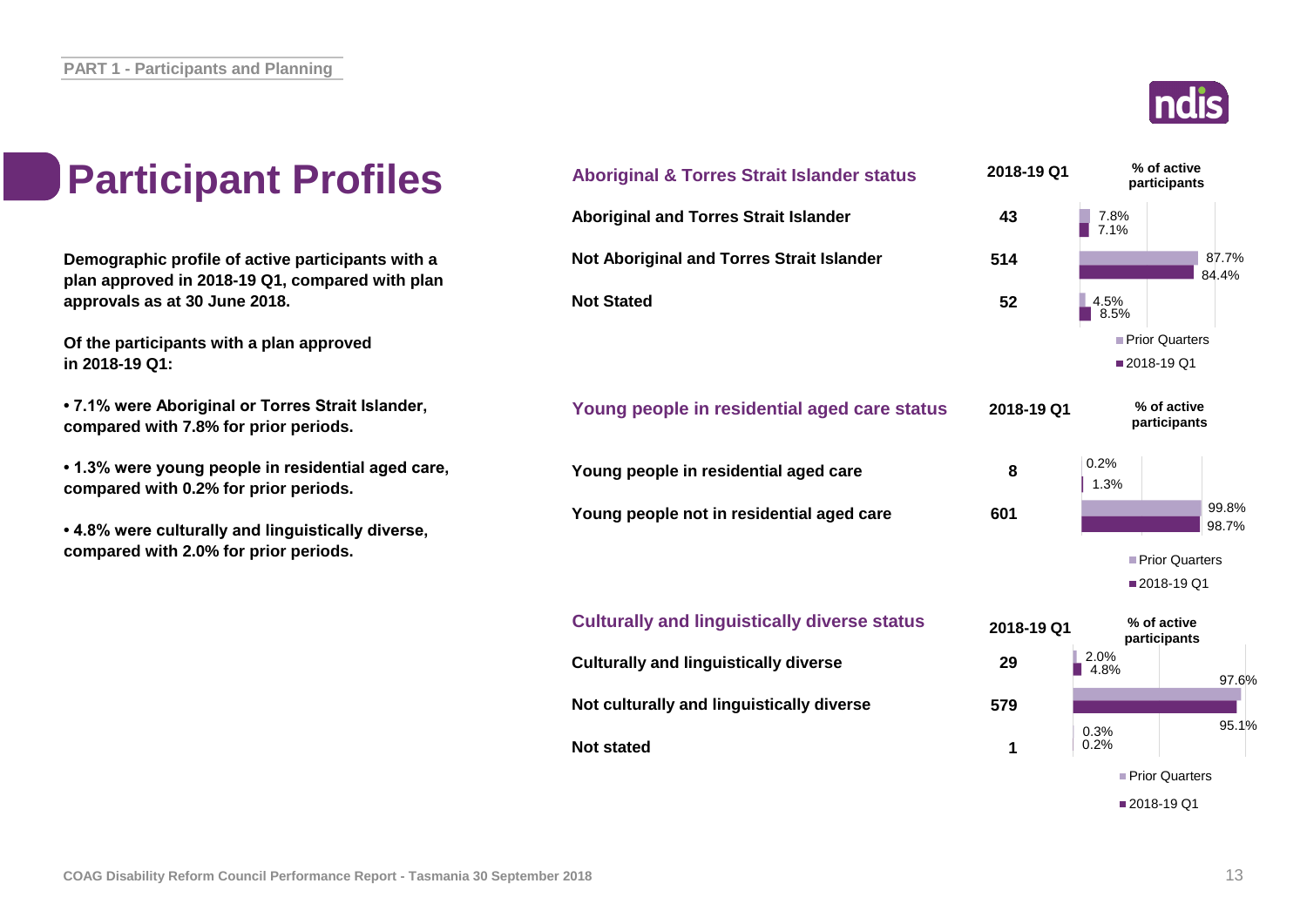

### **Plan Management Support Coordination**

**The proportion of participants who are fully or partly self-managing their plan was higher in 2018-19 Q1 (21%), compared with prior quarters of transition (18%).** 

**41% of participants who have had a plan approved in 2018-19 Q1 have support coordination in their plan, compared to 38% in prior quarters of transition.**



**Prior quarters (transition only)**

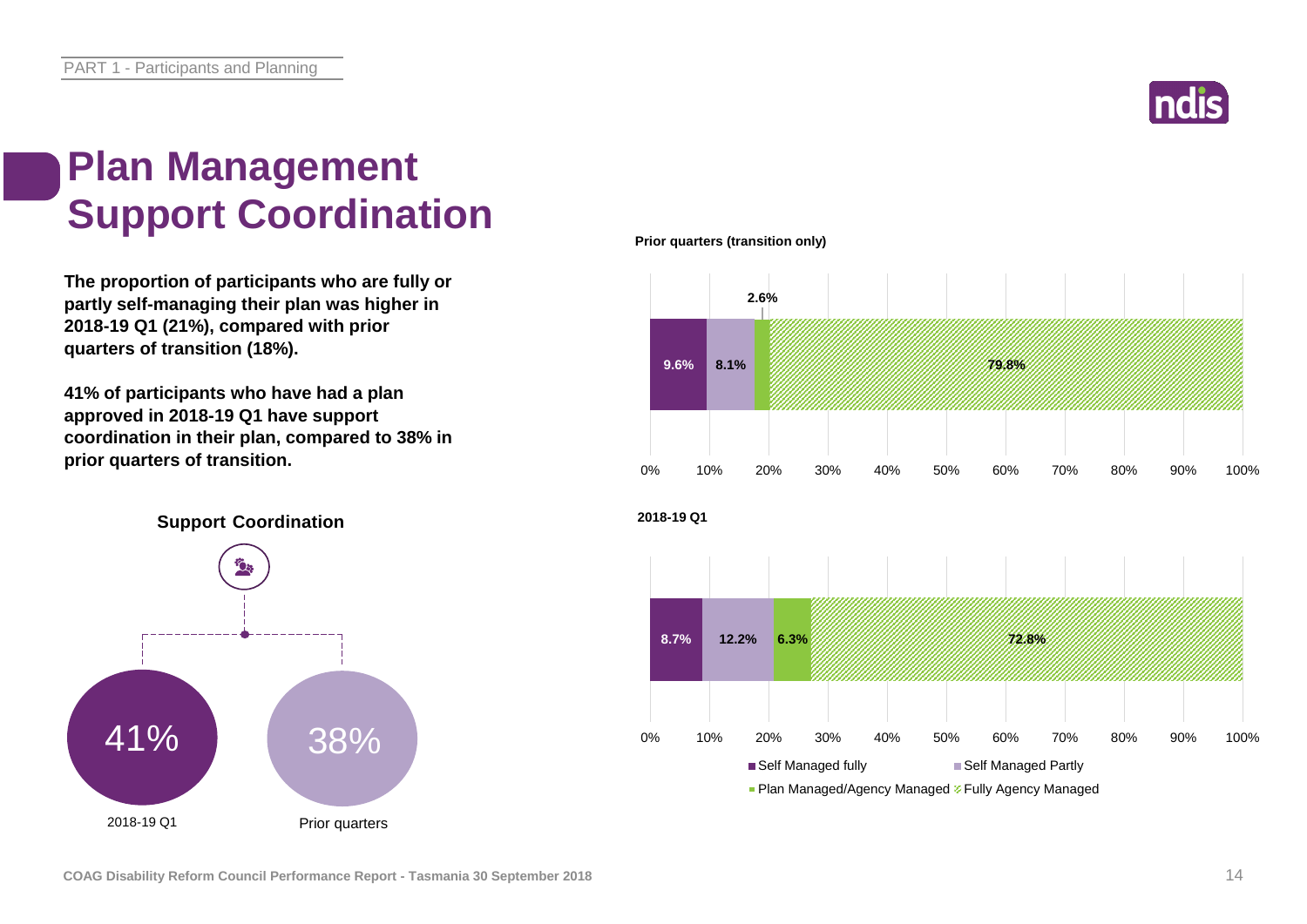

### **Plan Activation Duration to Plan activation for initial plans**

**Plan activation refers to the amount of time between plan approval and the commencement of the participant receiving support.**

**The percentage of plans activated within 90 days of approval were:** 

- **58% of plans approved in prior quarters**
- **69% of plans approved in 2017-18 Q3.**

**Prior Quarters (Transition Only)**





Note: Plans approved after the end of 2017-18 Q3 have been excluded from the charts. They are relatively new and it is too early to examine their durations to activation.

Plan activation can only be approximated using data on payments. As there is a lag between when support is provided and payments made, these statistics are likely to be conservative. That is, it is likely that plan activation is faster than presented. Further, inkind supports have been excluded from the calculation, which contributes to the conservative figures.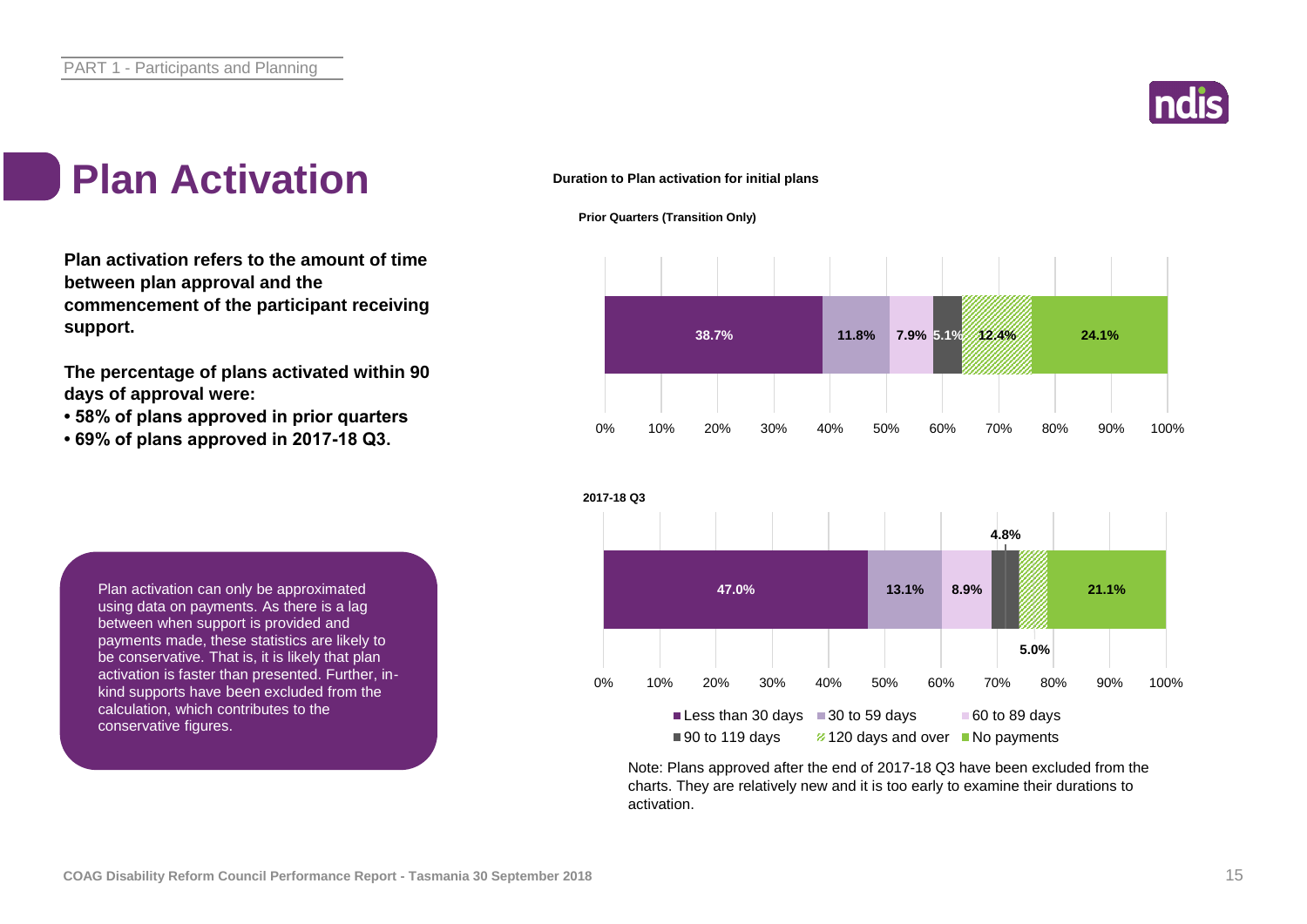#### **Participant Outcomes**

**Information was collected from 99% of participants who have received their initial plan since 1 July 2016 (baseline outcome measures).**

**• 68% of participants aged 0 to before school are able to make friends outside of family/carers, compared to 67% of participants from school age to 14**

**• 44% of participants aged 0 to before school are engaged in age appropriate community, cultural or religious activities, compared to 21% - 34% for other age groups**

**• 78% of participants from school age to 14 attend school in a mainstream class, compared to 67% of participants aged 15 to 24**

**• 23% of participants aged 25 and over have a paid job, compared to 8% of participants aged 15 to 24**

**• 56% of participants aged 25 and over choose what they do every day, compared to 55% of participants aged 15 to 24**

#### **Selected key baseline indicators for participants** 90% 100%



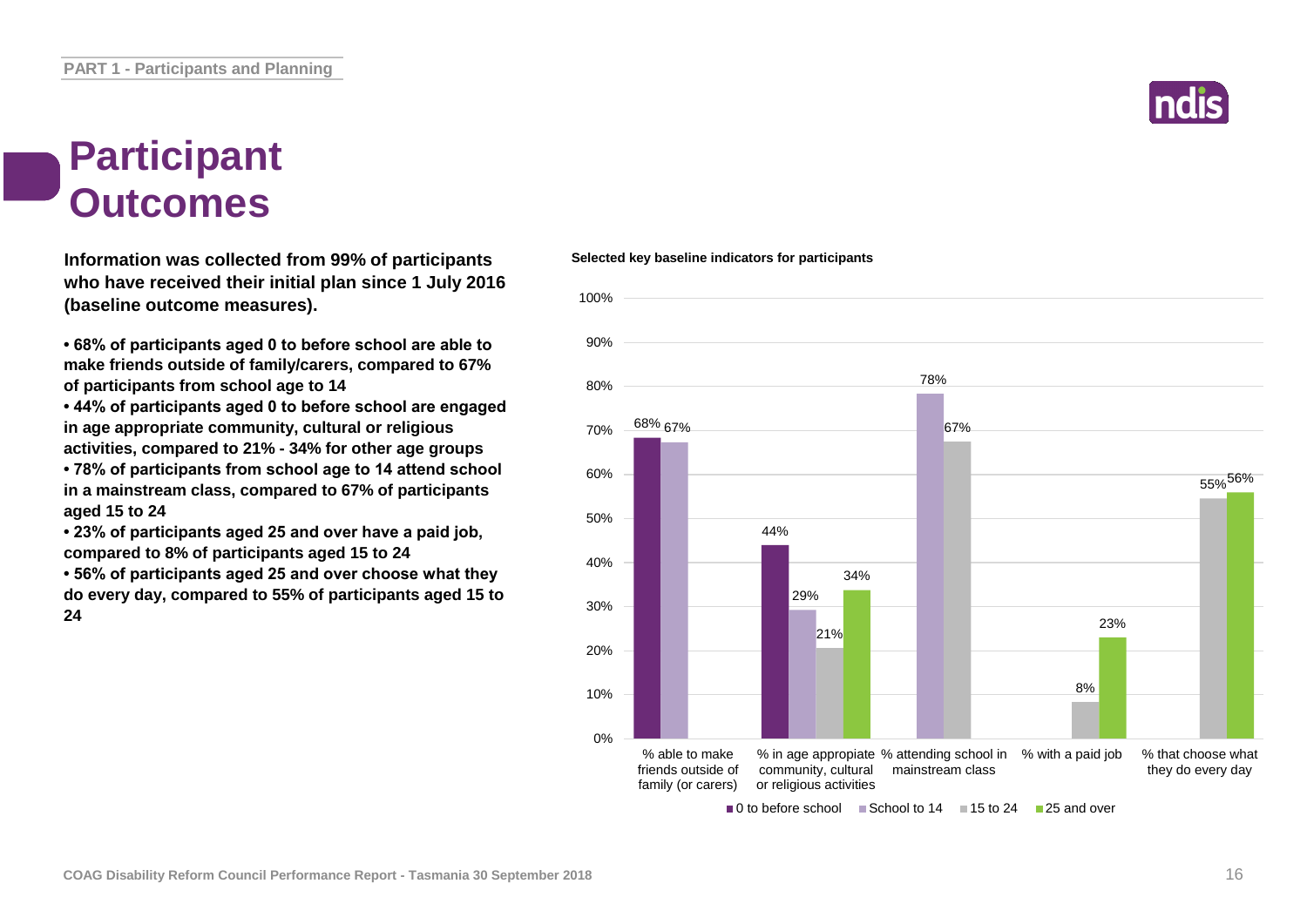### **Family/Carers Outcomes**

**The percentage of participants' family/carers:**

**• working in a paid job was highest for participants aged 0 to 14 (42%)**

**• able to advocate for their child/family member was highest for participants aged 0 to 14 (78%)**

**• who have friends and family they can see as often as they like was highest for participants aged 25 and over (54%)**

**• who feel in control selecting services was highest for participants aged 25 and over (46%) • who support/plan for their family member through life stage transitions was highest for** 

**participants aged 0 to 14 (88%)**



#### **Selected key baseline indicators for families and carers of participants**

 $\Box$  0 to 14  $\Box$  15 to 24  $\Box$  25 and over

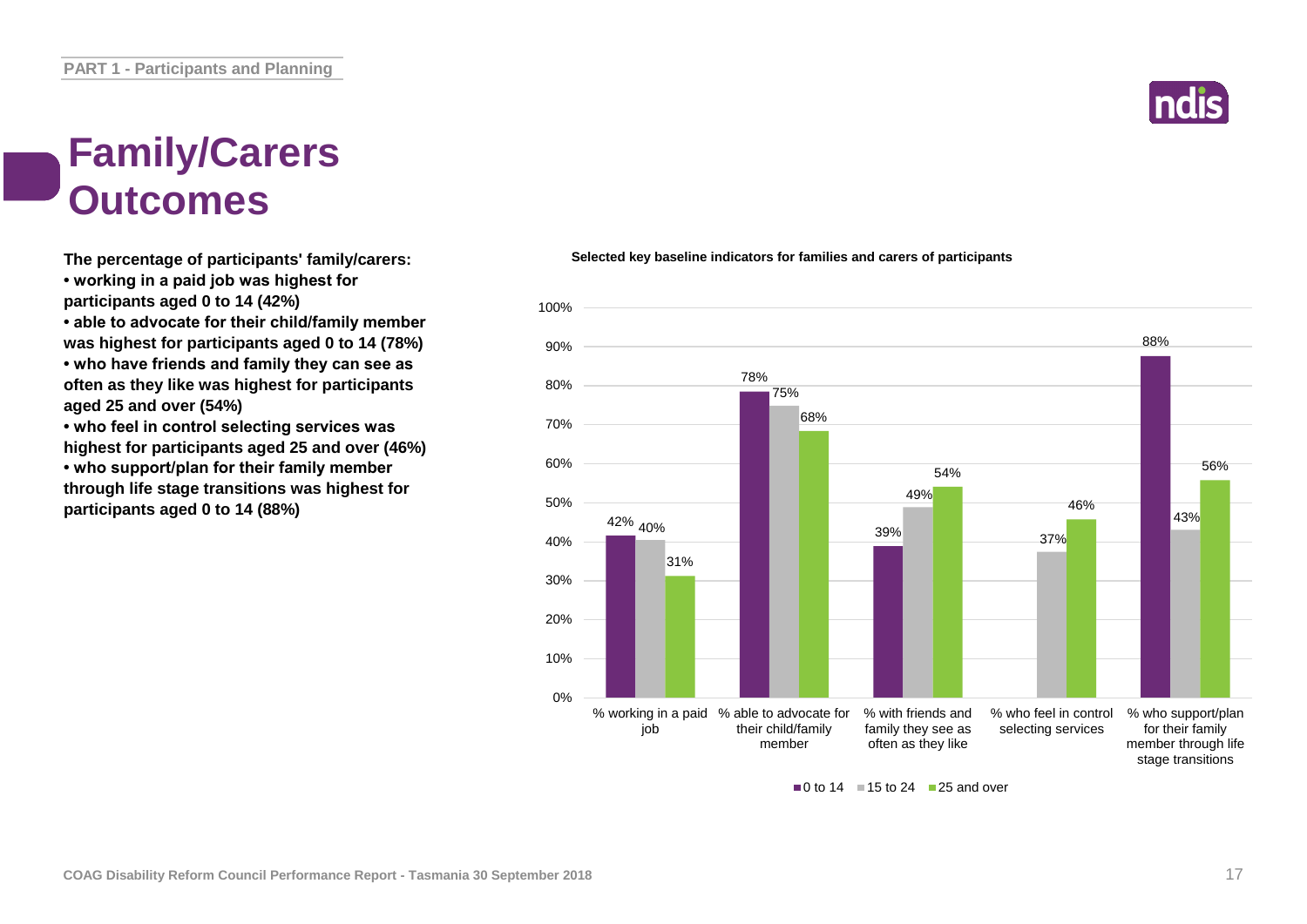

#### **Has the NDIS helped? Participants**

**Perceptions of whether the NDIS has helped.**

**Participants who entered the Scheme between 1 October 2016 and 30 September 2017 and had a plan review approximately one year later were asked questions about whether the NDIS had helped them.**

**The percentage responding 'Yes' was highest for the domain of Daily Living for each age group with sufficient data to report.** 

**The national report includes data on participants who entered the Scheme in 2016-17 Q1 and were asked questions about whether the NDIS had helped them at the end of their second year of the Scheme (as well as at the end of their first year in the Scheme). This gives an indication of the effect of the NDIS on participants over a longer period of time. As only one quarter of data is available, results by State/Territory are not yet available.**



**"Has the NDIS helped?" questions for participants**

School to 14  $\equiv$  15 to 24  $\equiv$  25 and over

Note: There was insufficient data for participants aged 0 to before school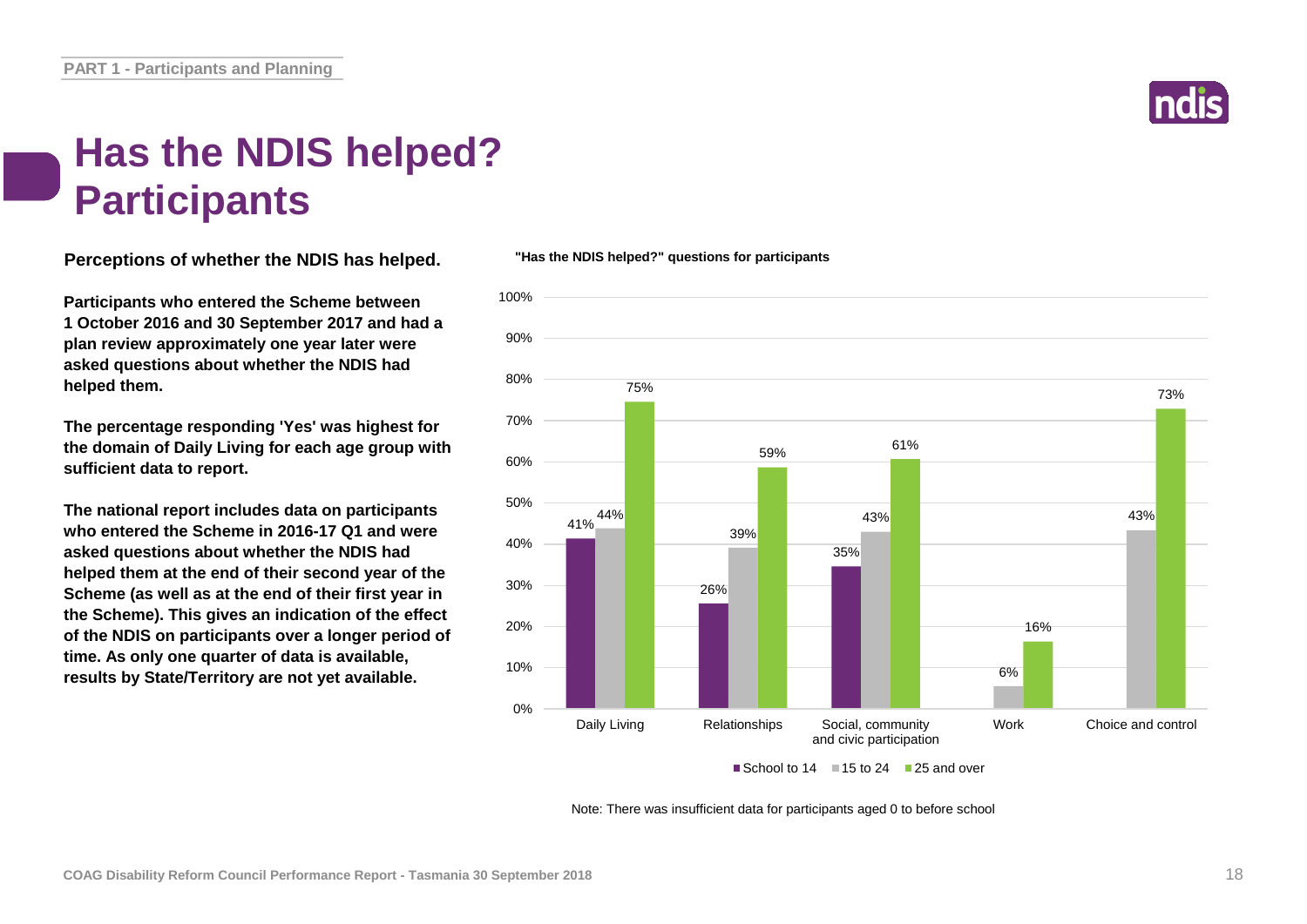#### **Has the NDIS helped? Family/Carers**

**Perceptions of whether the NDIS has helped.**

**Families and carers of participants who entered the Scheme between 1 October 2016 and 30 September 2017 and had a plan review approximately one year later were asked questions about whether the NDIS had helped them.**

**The NDIS has helped families and carers of participants most to access services, programs and activities and to feel supported.**



**"Has the NDIS helped?" questions for families and carers of participants**

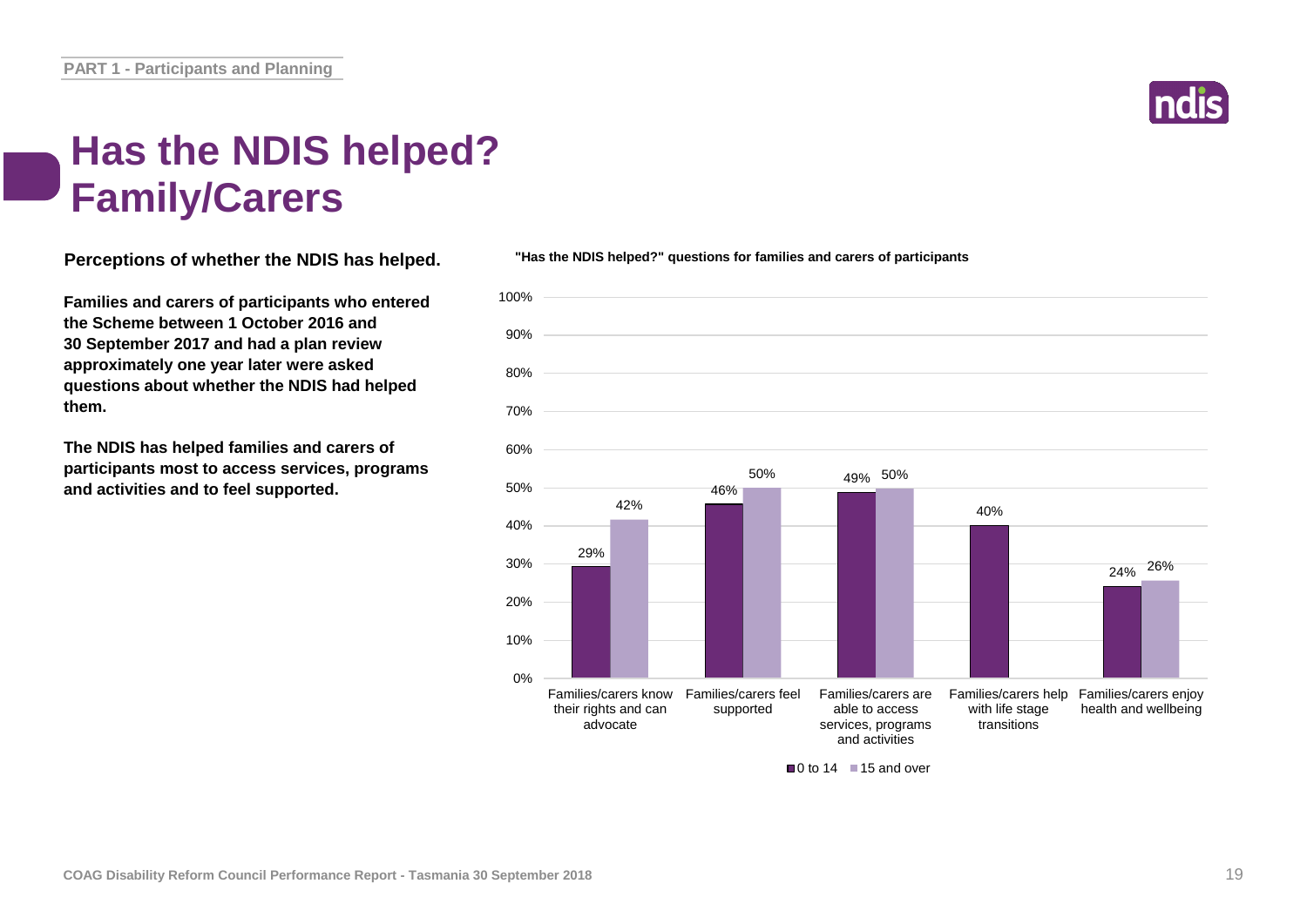

### **Participant Satisfaction**

**Due to low number of participant survey responses in 2018-19 Q1, participant satisfaction is not shown for this quarter.** 

**A new participant satisfaction survey has been developed. Going forward it will better record the experience of NDIS participants, and their families and carers, at different stages of the participant pathway.**

**Proportion of participants describing satisfaction with the Agency's planning process as good or very good - by quarter**



Note: Participant satisfaction results are not shown if there is insufficient data in the group.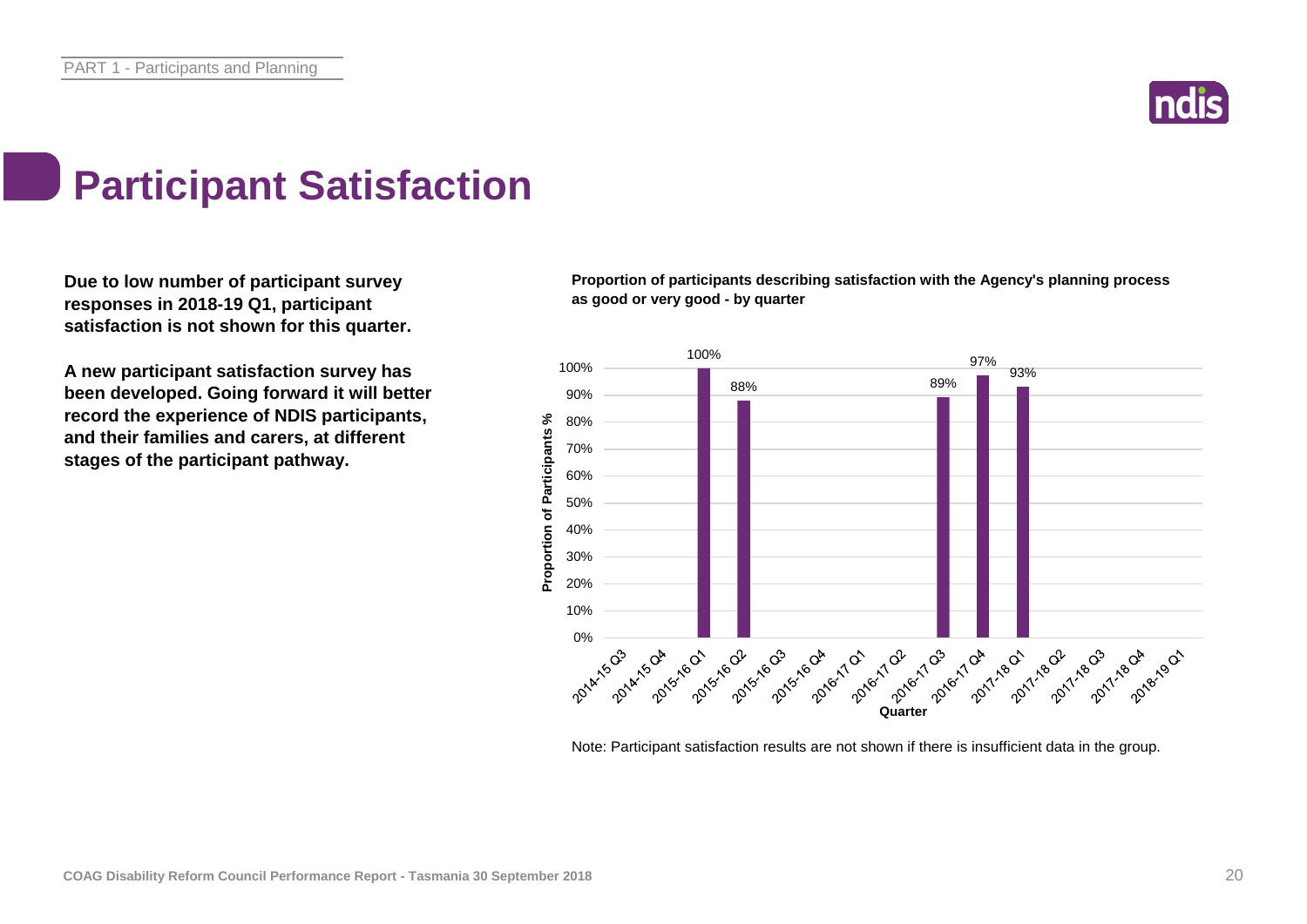# **Committed Supports and Payments**

Both committed and paid supports to participants are increasing in line with the growing scheme.

Overall, \$10.0m has been paid to providers and participants for supports provided in 2013-14, \$36.6m in 2014-15, \$48.6m in 2015- 16, \$77.8m in 2016-17, \$150.4m in 2017-18 and \$47.5m in 2018-19 Q1.



**Tasmania - 30 September 2018**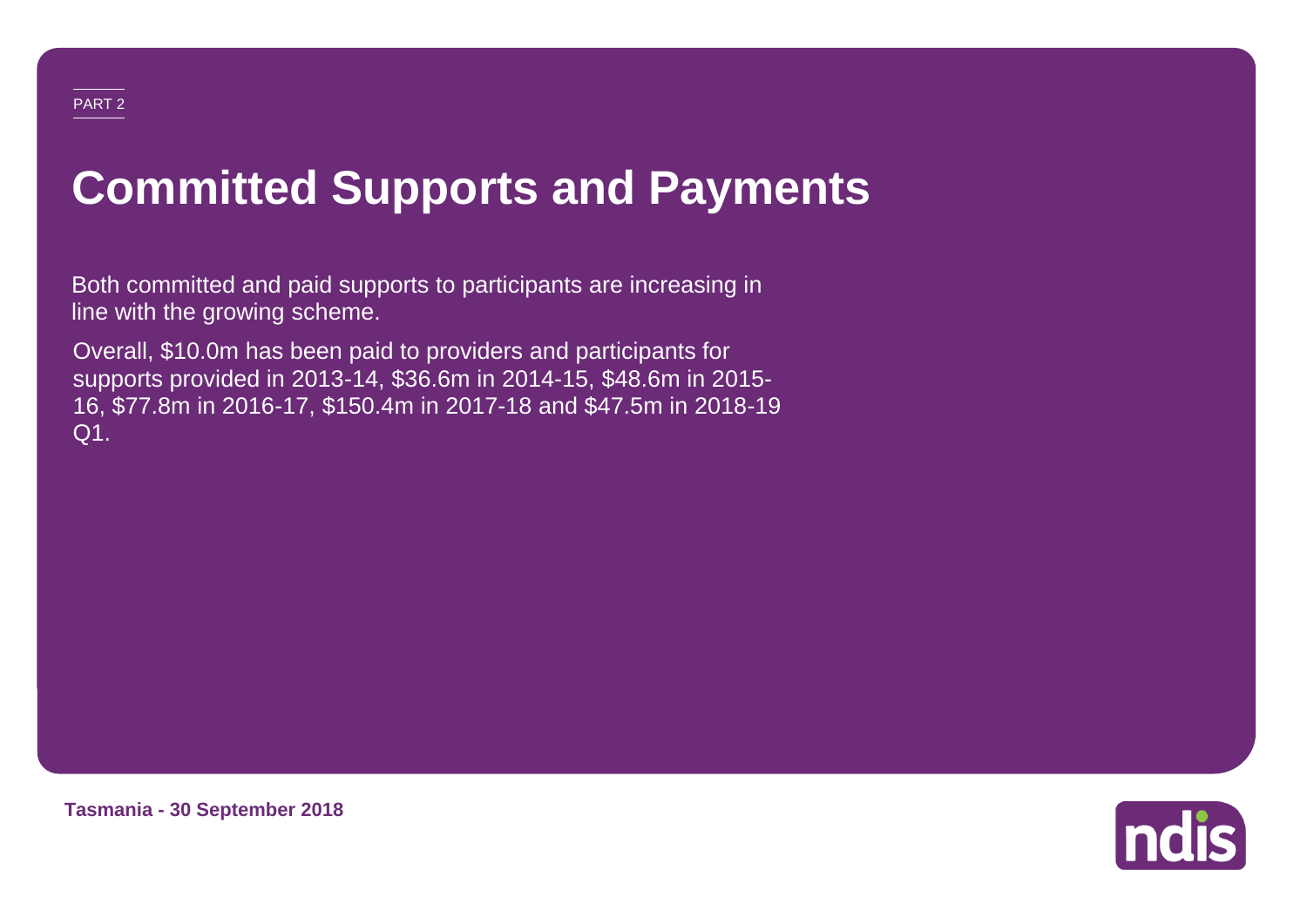#### Indis

### **Summary**

**This section presents information on the amount committed in plans and payments to service providers and participants.**

| \$422.3<br><b>MILLION OF</b><br><b>COMMITTED</b><br><b>SUPPORTS IN</b><br><b>RESPECT OF PRIOR</b><br><b>FINANCIAL YEARS</b><br><b>INCLUDING TRIAL</b>                                                                  | \$76.7<br><b>MILLION OF</b><br><b>SUPPORTS IN</b><br><b>RESPECT OF</b><br>2018-19 Q1 |                                                                                                                                                                                                                    |
|------------------------------------------------------------------------------------------------------------------------------------------------------------------------------------------------------------------------|--------------------------------------------------------------------------------------|--------------------------------------------------------------------------------------------------------------------------------------------------------------------------------------------------------------------|
| \$10.0M HAS BEEN PAID TO<br><b>PROVIDERS AND PARTICIPANTS FOR</b><br>SUPPORTS PROVIDED IN 2013-14,<br>\$36.6M IN 2014-15, \$48.6M IN 2015-16,<br>\$77.8M IN 2016-17, \$150.4M IN 2017-18<br>AND \$47.5M IN 2018-19 Q1. |                                                                                      | <b>OVERALL, 55% OF COMMITTED</b><br>SUPPORTS WERE UTILISED IN 2013-14,<br>71% IN 2014-15, 74% IN 2015-16, 78% IN<br>2016-17 AND 80% IN 2017-18.<br>THE 2017-18 AND 2018-19 EXPERIENCE<br><b>IS STILL EMERGING.</b> |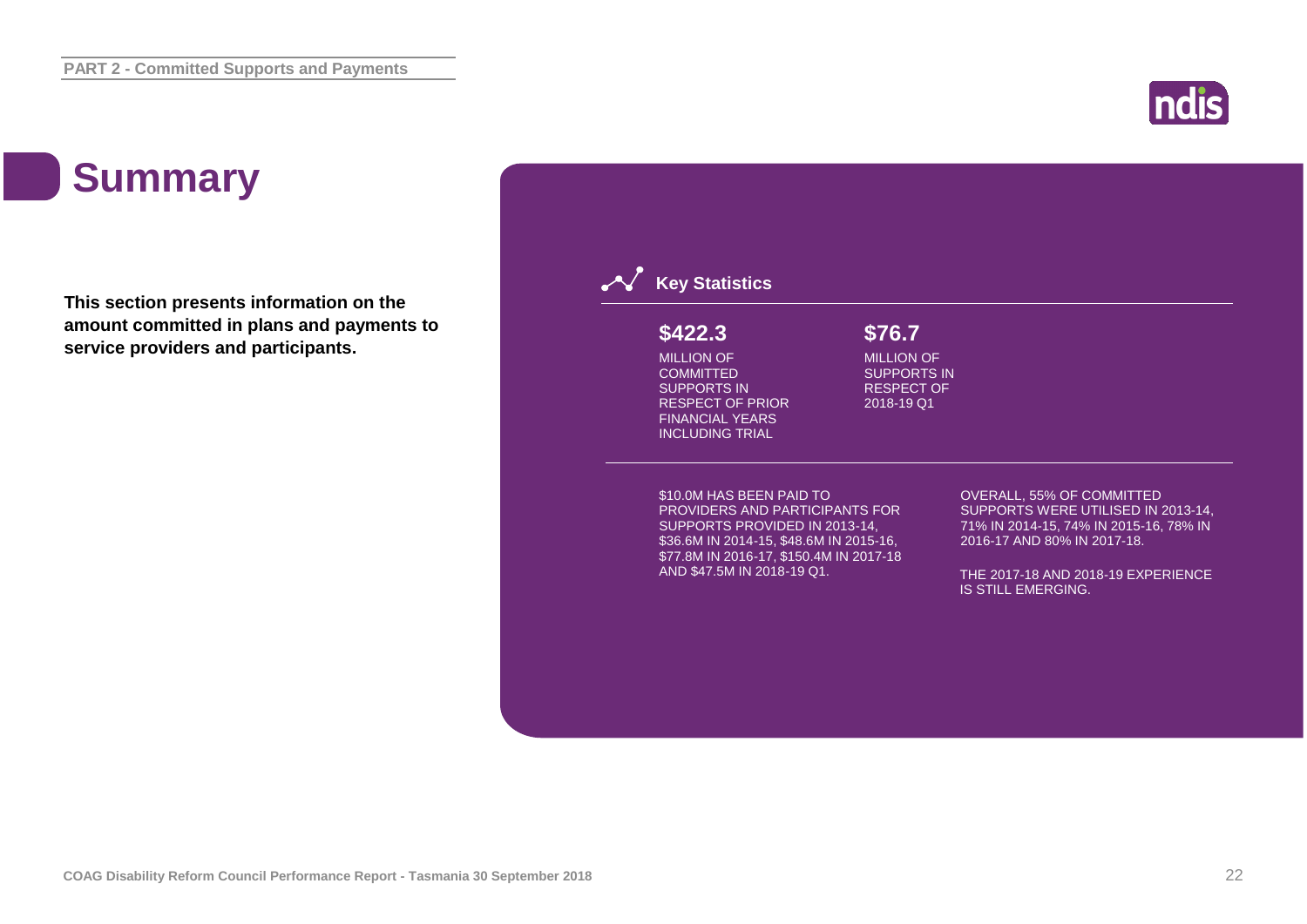

#### **Committed Supports and Payments**

**Committed supports by year that the support is expected to be provided, compared with committed supports that have been used (paid).**

**Of the \$499.0 million that has been committed in participant plans, \$370.9 million has been paid to date.**

**In particular, for supports provided in: 2013-14: \$10.0m has been paid 2014-15: \$36.6m has been paid 2015-16: \$48.6m has been paid 2016-17: \$77.8m has been paid 2017-18: \$150.4m has been paid 2018-19 Q1: \$47.5m has been paid**

**Committed and paid by expected support year**

| <b>SMillion</b> |      |      |      |      |       | 2013-14   2014-15   2015-16   2016-17   2017-18   2018-19 Q1 | Total |
|-----------------|------|------|------|------|-------|--------------------------------------------------------------|-------|
| Total committed | 18.0 | 51.6 | 65.9 | 99.6 | 187.1 | 76.7                                                         | 499.0 |
| Total paid      | 10.0 | 36.6 | 48.6 | 77.8 | 150.4 | 47.5                                                         | 370.9 |

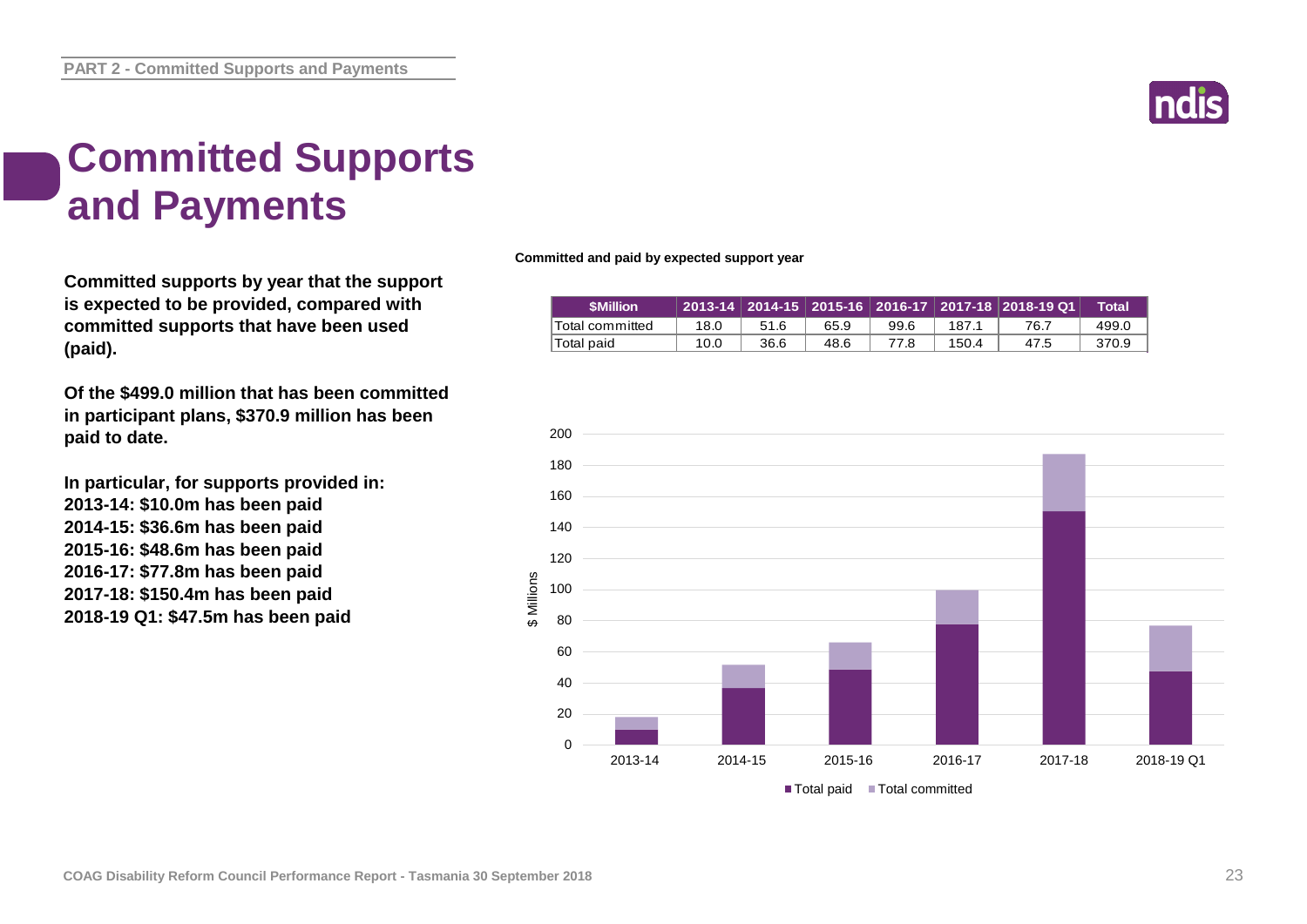

#### **Committed Supports by Cost Band**

**As at September 2018 the average annualised committed supports have remained consistent with prior quarters when participants with shared supported accommodation (SSA) supports are included.**

**This is also the case when SSA is excluded.**



#### **Distribution of average annualised committed supports by cost band (excluding SSA)**



#### **Distribution of average annualised committed supports by cost band (including SSA)**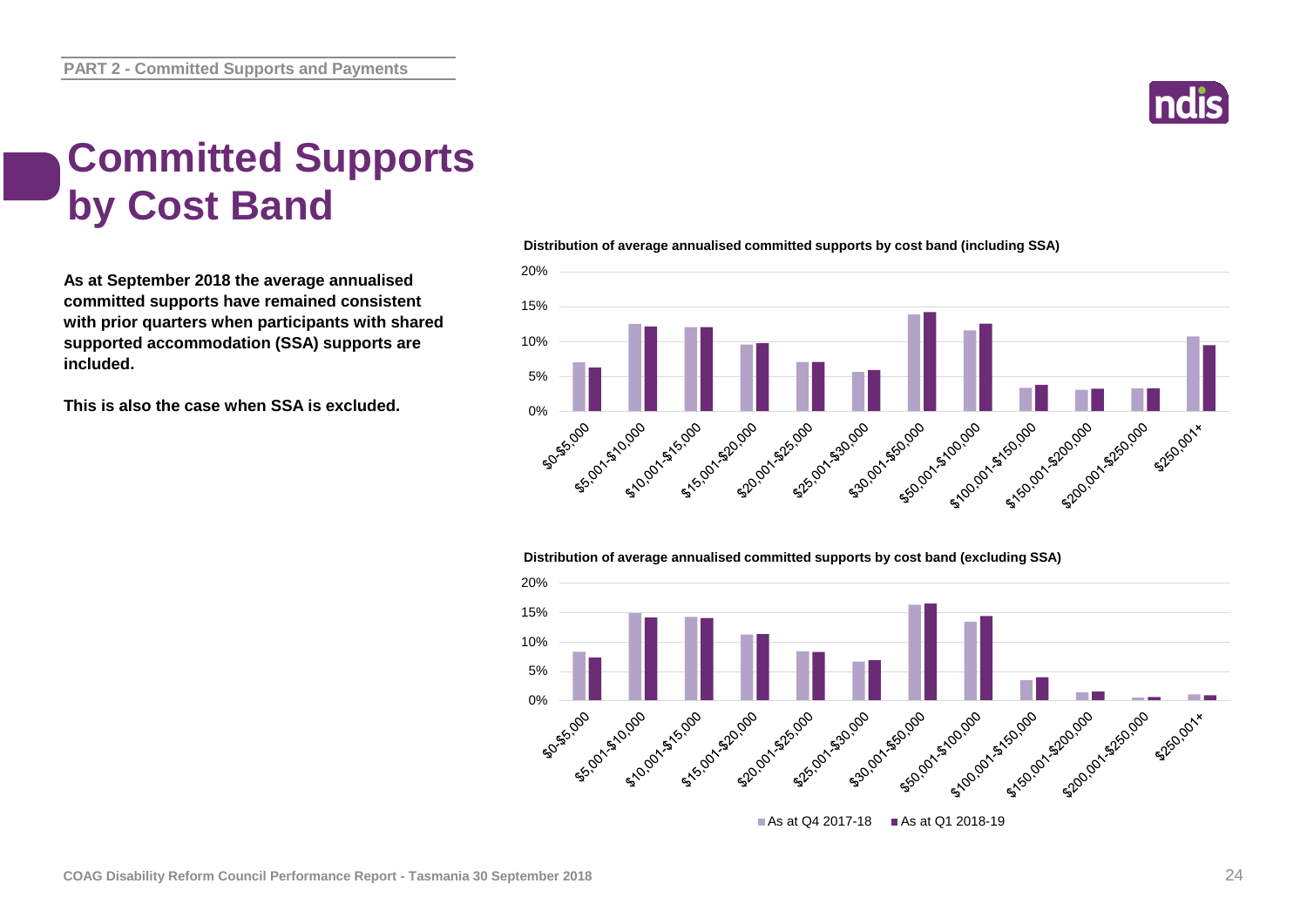

### **Committed Supports by Age Band**

**Average annualised committed supports increase steadily by age.**

**The average annualised committed supports for 35-54 year olds have reduced significantly during the quarter. This is because participants in these age groups as at 30 June 2018 were predominantly in SSA and hence the average committed supports were very high. Since 30 June, many non-SSA participants at these ages have had initial plans approved which has resulted in lower average committed supports as at 30 September 2018.**



Note: Average annualised committed supports are not shown if there are insufficient data in the group.

**Average annualised committed supports by age band**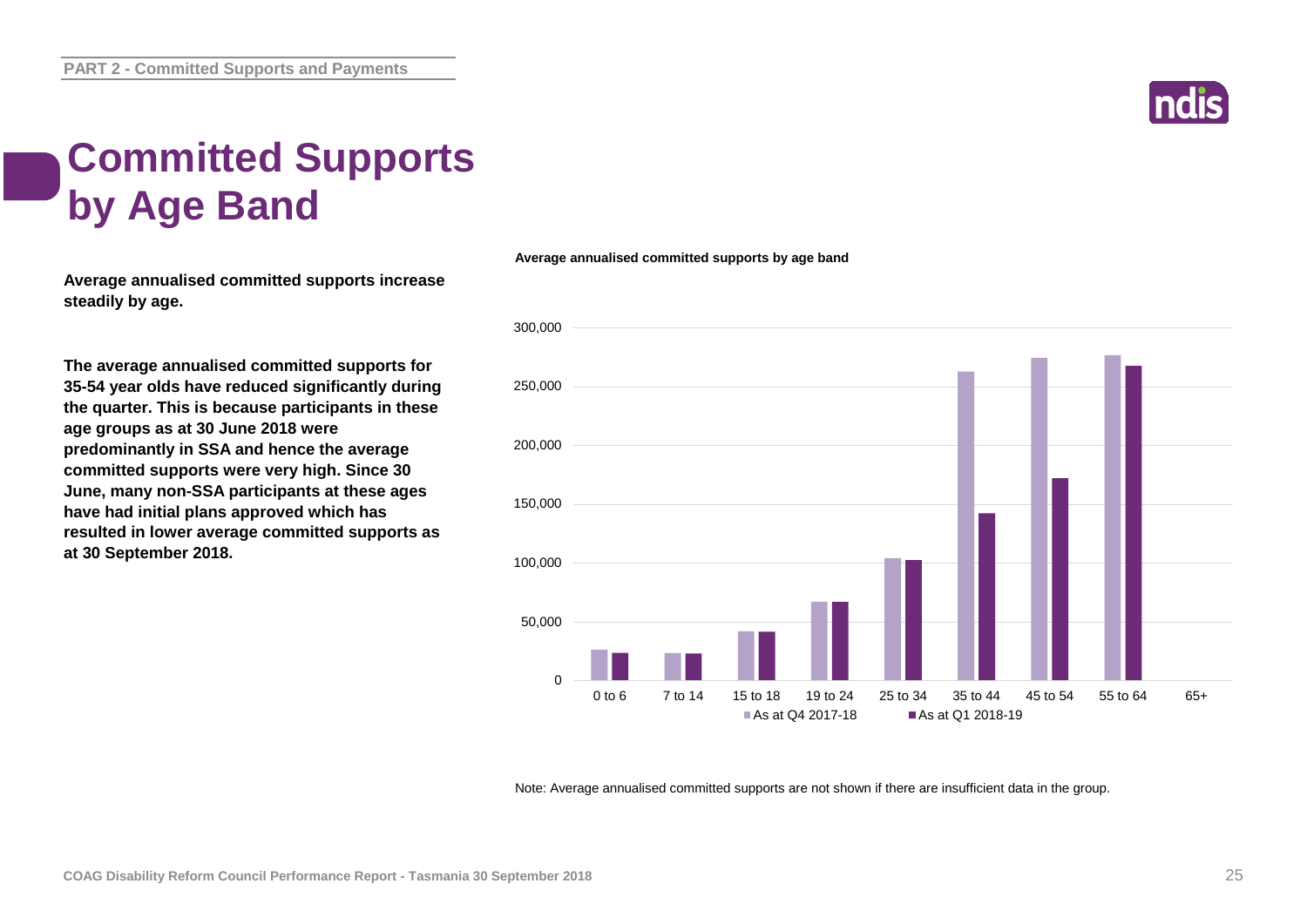

### **Committed Supports by Disability Group**

**Participants with Acquired Brain Injury, Cerebral Average annualised committed supports by primary disability group Palsy and Spinal Cord Injury have the highest average annualised committed supports.**





Note: Average annualised committed supports are not shown if there are insufficient data in the group.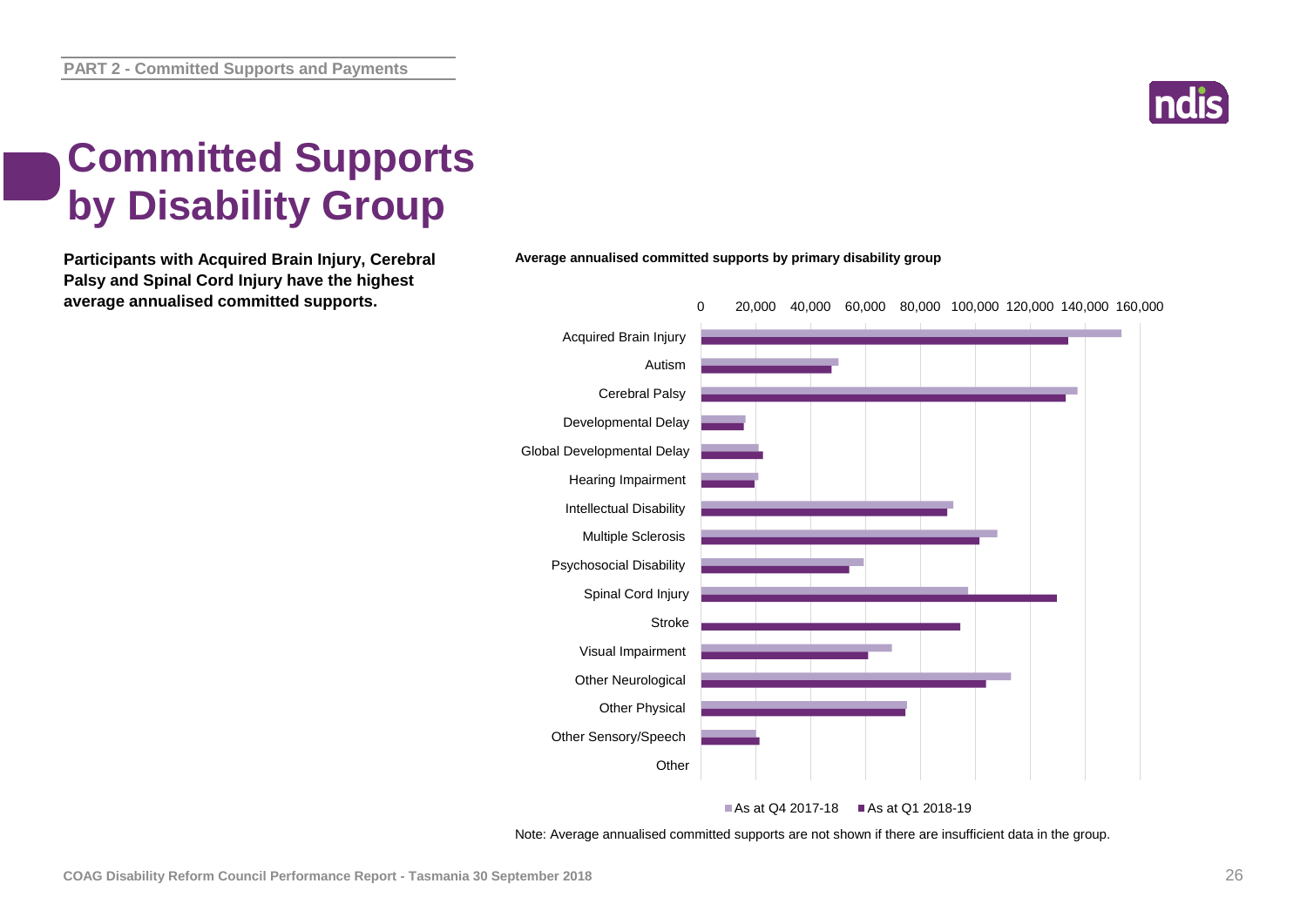

### **Committed Supports by Level of Function**

**The average annualised committed supports generally increase for participants with lower levels of function.**



**Average annualised committed supports by level of function**

#### As at Q4 2017-18  $\blacksquare$  As at Q1 2018-19

Note 1: Average annualised committed supports are not shown if there are insufficient data in the group. Note 2: High, medium and low function is relative within the NDIS population and not comparable to the general population.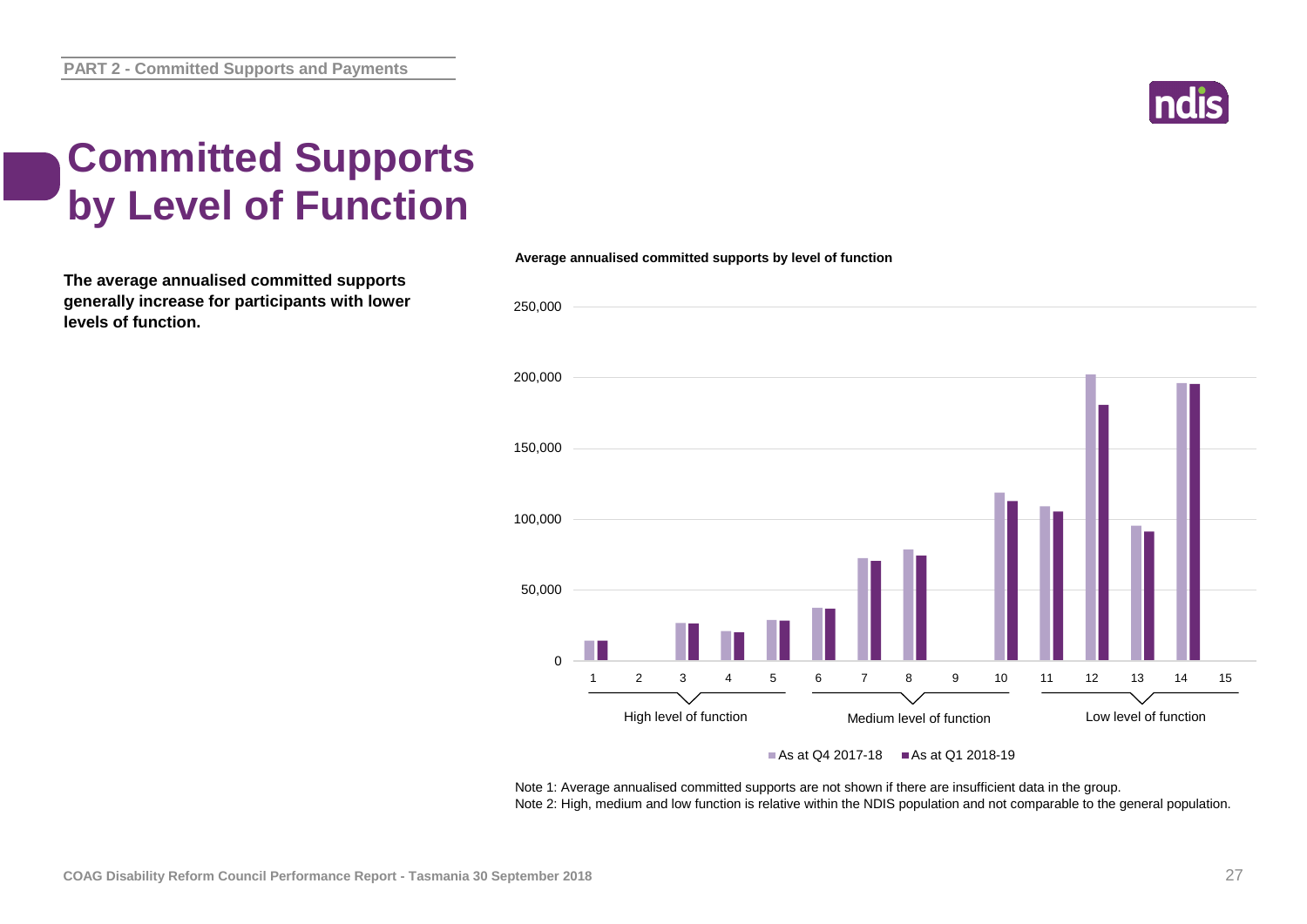### **Utilisation of Committed Supports**

**Utilisation of committed supports by year that the support was expected to be provided as at 30 June 2018, compared with 30 September 2018.** 

**As there is a lag between when support is provided and when it is paid, the utilisation in 2017-18 and 2018-19 will increase.**

> The utilisation of committed supports in 2017-18 will increase further as there is a lag between when support is provided and when it is paid. The experience for 2018-19 is also still emerging.



#### **Indis**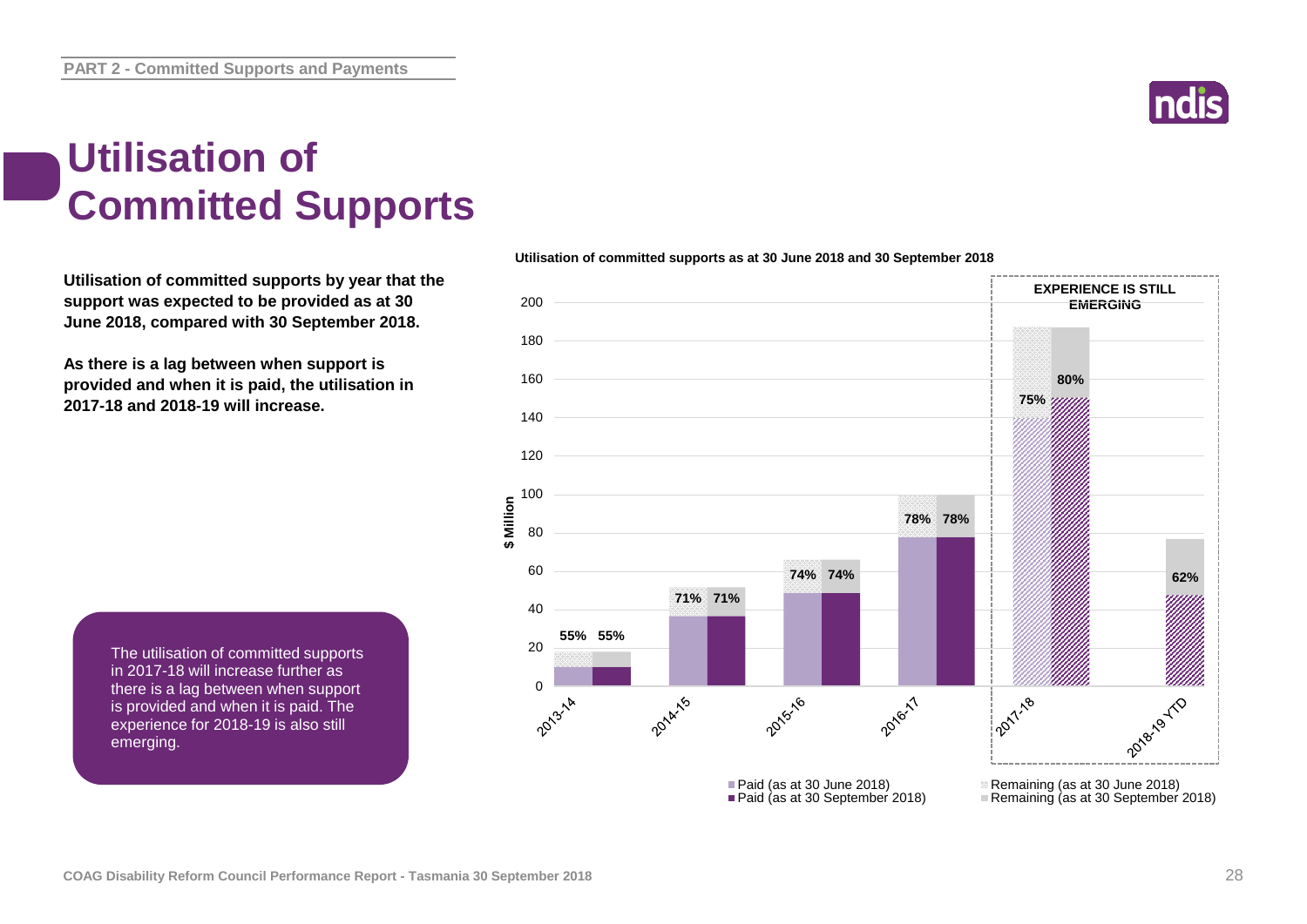#### PART 3

# **Providers and Markets**

The scale and extent of the market continues to grow, with a 7% increase in the number of providers during the quarter to 1,245.

29% of approved providers were active in Tasmania at 30 September 2018, and 71% were yet to have evidence of activity.



**Tasmania - 30 September 2018**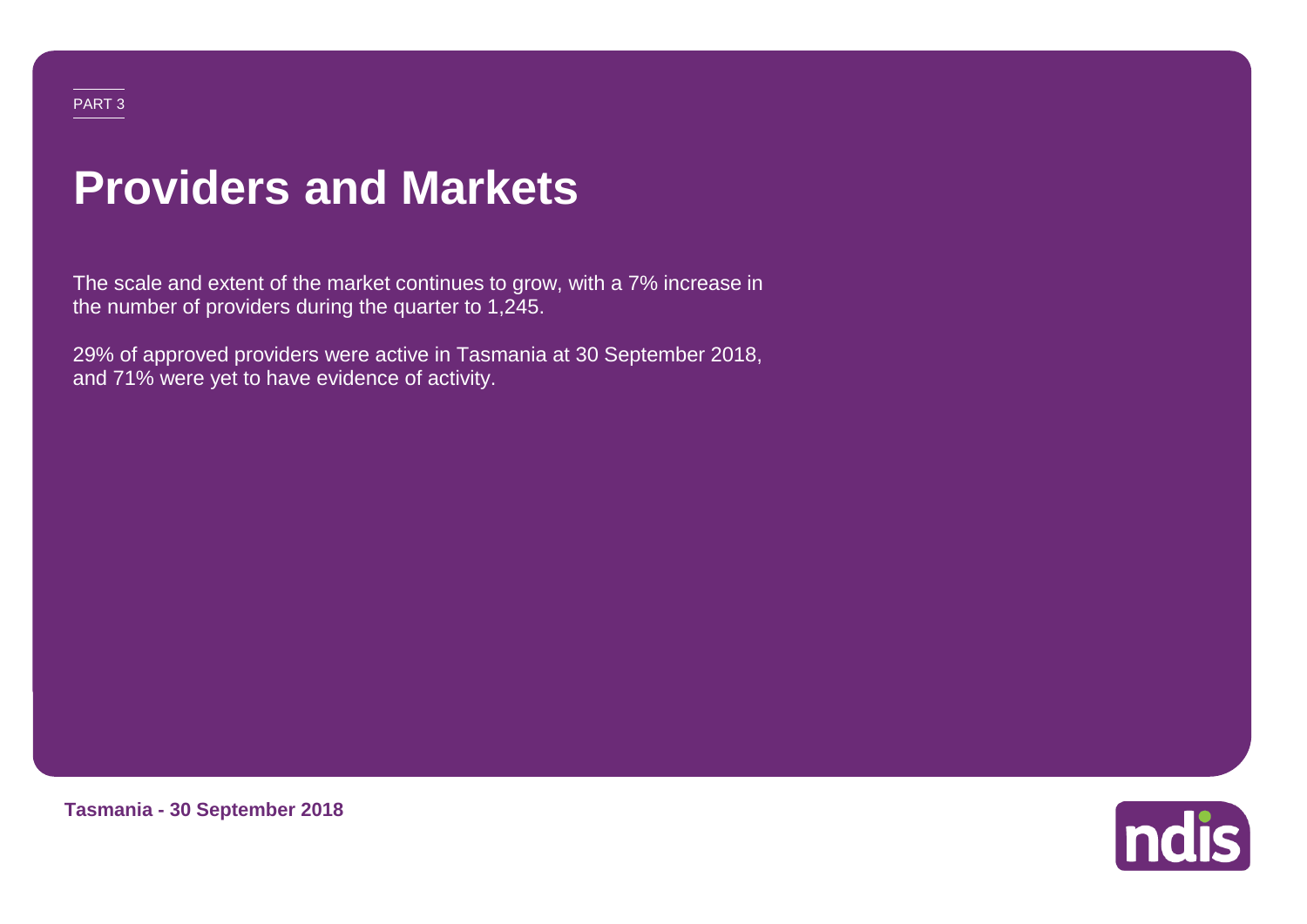### **Summary**

**This section contains information on registered service providers and the market, with key provider and market indicators presented.**

#### **Provider registration**

- **To provide supports to NDIS participants, a service provider is required to register and be approved by the NDIA.**
- **Providers register with the NDIA by submitting a registration request, indicating the types of support (registration groups) they are accredited to provide.**

#### **How providers interact with participants**

- **NDIS participants have the flexibility to choose the providers who support them.**
- **Providers are paid for disability supports and services provided to the participants.**

| 1,245<br><b>APPROVED</b><br>PROVIDERS, 29%<br>OF WHICH WERE<br><b>ACTIVE IN</b><br><b>TASMANIA AT 30</b><br><b>SEPTEMBER 2018</b> | 70-85%<br>OF PAYMENTS<br><b>MADE BY THE</b><br><b>NDIA ARE</b><br><b>RECEIVED BY</b><br>25% OF<br><b>PROVIDERS</b> | 25%<br>OF SERVICE<br><b>PROVIDERS ARE</b><br><b>INDIVIDUALS/SOLE</b><br><b>TRADERS</b> | <b>ASSISTANCE</b><br><b>PRODUCTS FOR</b><br>PERSONAL CARE AND<br><b>SAFETY HAS THE</b><br><b>HIGHEST NUMBER OF</b><br><b>APPROVED SERVICE</b><br>PROVIDERS,<br><b>FOLLOWED BY</b><br><b>THERAPEUTIC</b><br><b>SUPPORTS AND</b><br>PERSONAL MOBILITY<br><b>EQUIPMENT</b> |
|-----------------------------------------------------------------------------------------------------------------------------------|--------------------------------------------------------------------------------------------------------------------|----------------------------------------------------------------------------------------|-------------------------------------------------------------------------------------------------------------------------------------------------------------------------------------------------------------------------------------------------------------------------|
|-----------------------------------------------------------------------------------------------------------------------------------|--------------------------------------------------------------------------------------------------------------------|----------------------------------------------------------------------------------------|-------------------------------------------------------------------------------------------------------------------------------------------------------------------------------------------------------------------------------------------------------------------------|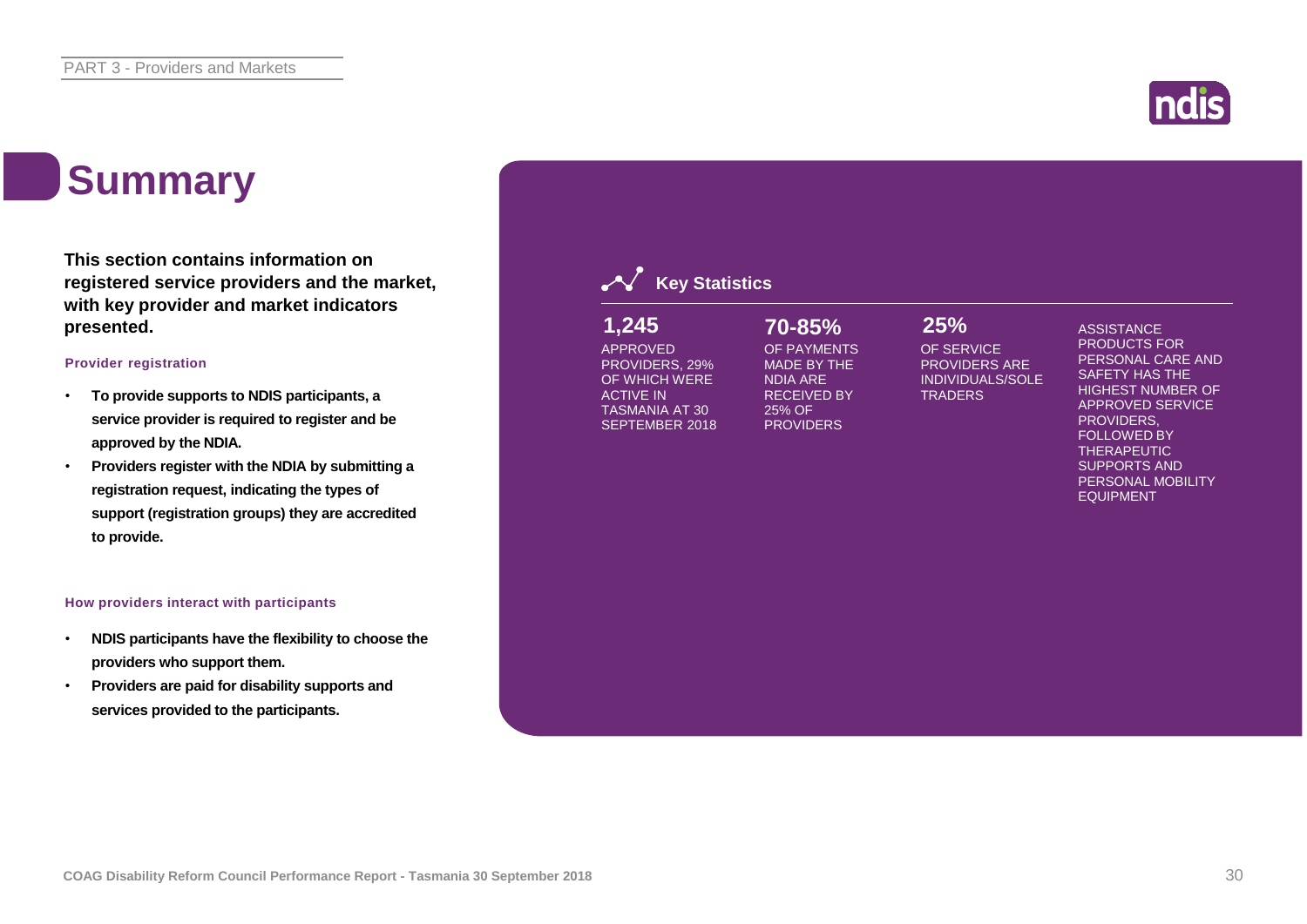

#### **Providers over time**

**As at 30 September 2018, there were 1,245 Approved providers over time by type of provider registered service providers, of which 311 were individual/sole trader operated businesses and 934 were companies or organisations.**



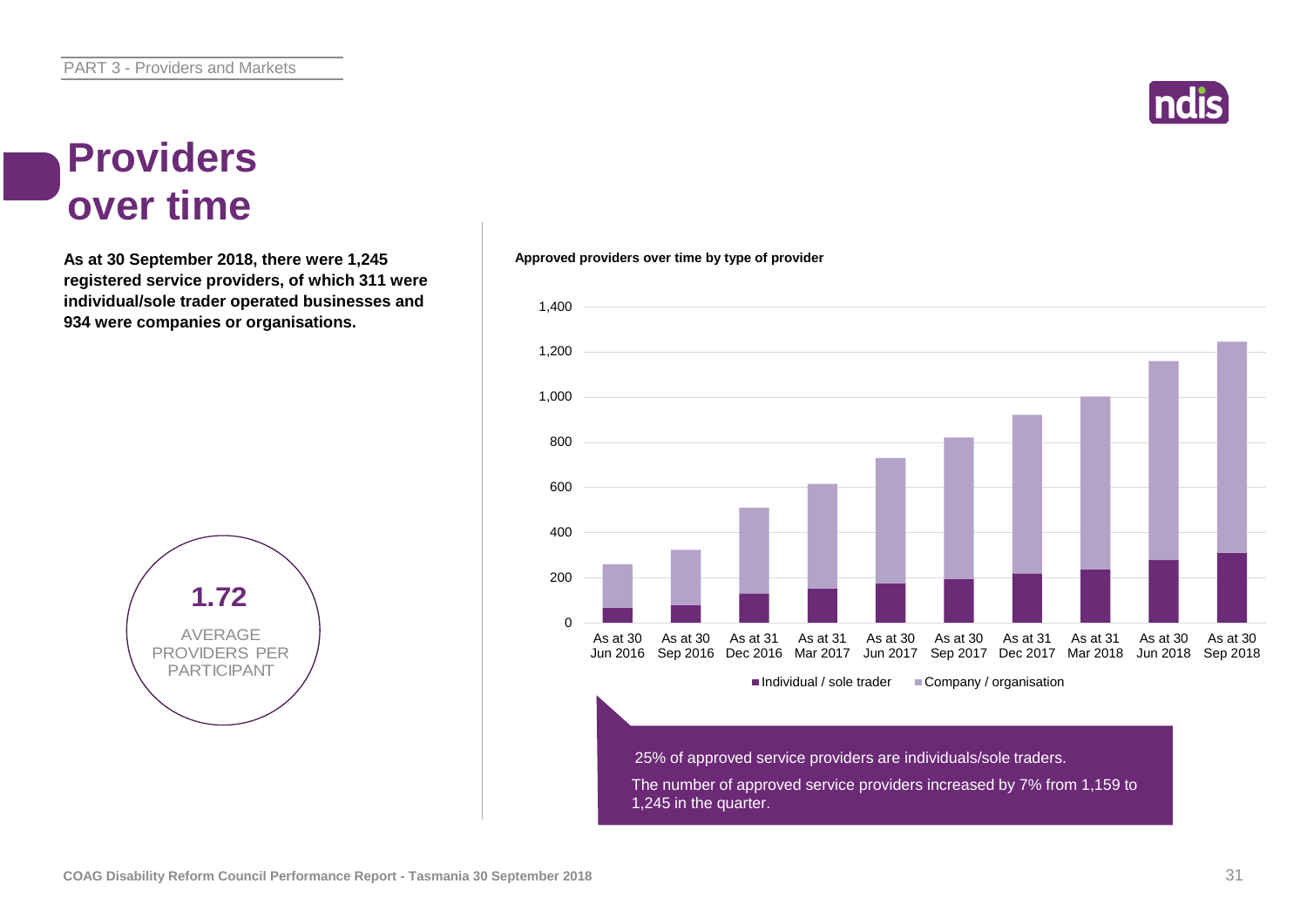

**Active (29%)**

#### **Proportion of Active Providers**

**Change in the activity status of providers.**

**As at 30 September 2018, 29% of providers were active and 71% were yet to have evidence of activity. Of all providers, 134 began delivering new supports in the quarter.**





**Not yet active (71%)**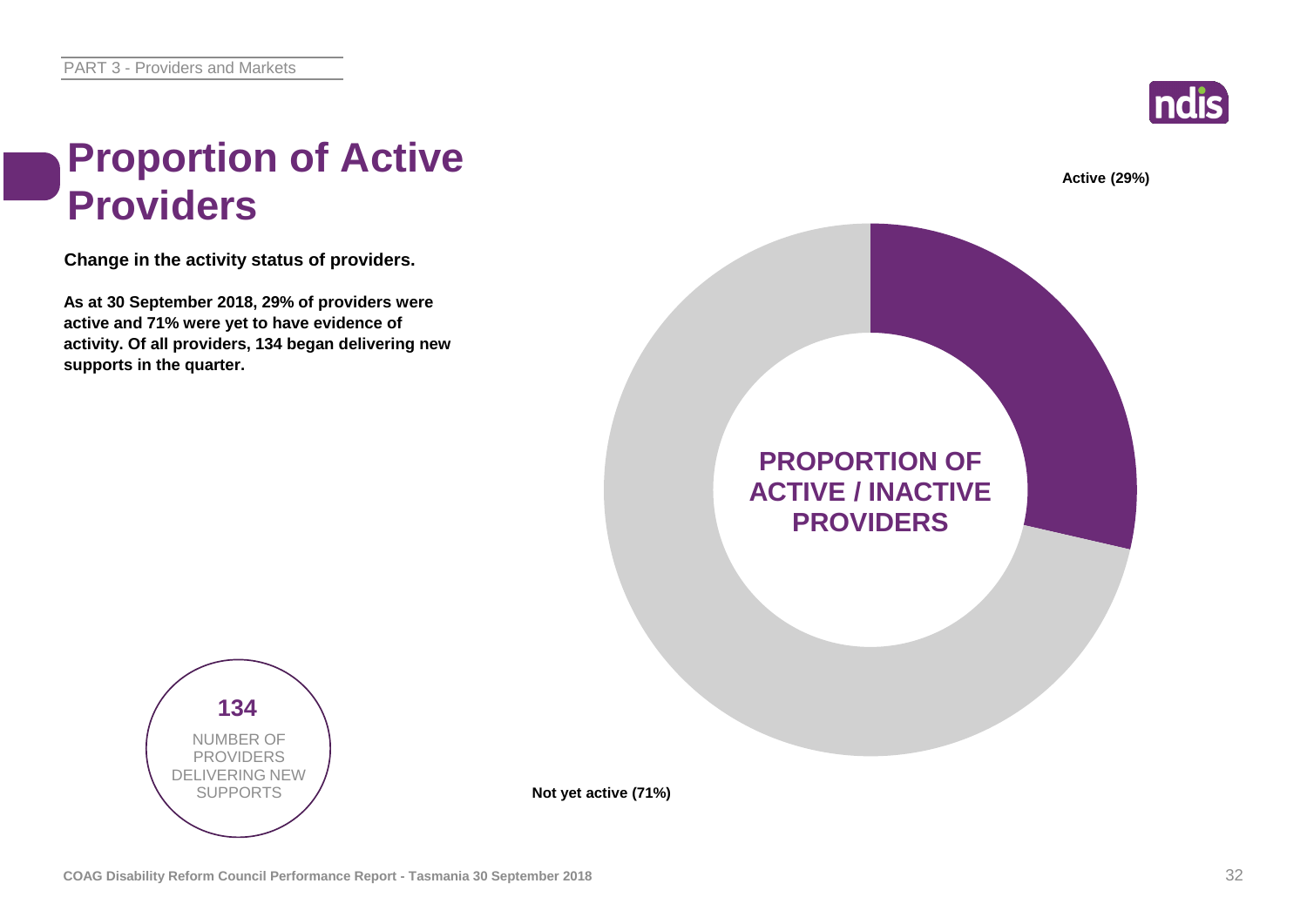

### **Approved Registration groups**

**The number of approved providers has** *Approved providers by registration group and percentage change over the quarter***<br>
<b>150** 150 100 150 100 150 160 150 160 150 160 150 160 150 160 150 160 150 160 150 160 150 160 150 1 **increased for most registration groups over the quarter.**

**The registration groups with the largest numbers of approved providers continue to grow:**

**• Assistance products for personal care and safety: from 352 to 383 (9% increase)**

**• Therapeutic Supports: from 257 to 286 (11% increase)**

**• Personal Mobility Equipment: from 239 to 253 (6% increase)**

**• Assistive equipment for recreation: from 190 to 207 (9% increase)**

**• Assistance with travel/transport arrangements: from 153 to 171 (12% increase)**

0 50 100 150 200 250 300 350 400 450 17% Accommodation / Tenancy Assistance 50% Assistance Animals 6% Assistance services Assistance with daily life tasks in a group or shared living arrangement Assistance services Assistance with travel/transport arrangements 12% Daily Personal Activities 3% Group and Centre Based Activities 6% 1% High Intensity Daily Personal Activities Household tasks 16% 18% Interpreting and translation 5% Participation in community, social and civic activities 9% Assistive equipment for recreation 10% Assistive products for household tasks Assistive Technology Assistive Technology Assistance products for personal care and safety Q<sup>o</sup> 9% Communication and information equipment 6% Customised Prosthetics 8% Hearing Equipment 0% Hearing Services 6% Personal Mobility Equipment Specialised Hearing Services  $\blacksquare$  0% 10% Vision Equipment 3% Assistance in coordinating or managing life stages, transitions and supports Services Capacity Building Services 10% Behaviour Support Community nursing care for high needs 21% Development of daily living and life skills 9% Building 5% Early Intervention supports for early childhood Exercise Physiology and Physical Wellbeing activities 15% Capacity I Innovative Community Participation 21% Specialised Driving Training 12% 11% Therapeutic Supports 13% Home modification design and construction Capital services 13% Specialised Disability Accommodation Vehicle Modifications 23% Management of funding for supports in participants plan 3% Registration Groups 8% Other Support Coordination Assistance to access and/or maintain employment and/or education 0% Specialised Supported Employment 4%

As at 30 September 2018 As at 30 June 2018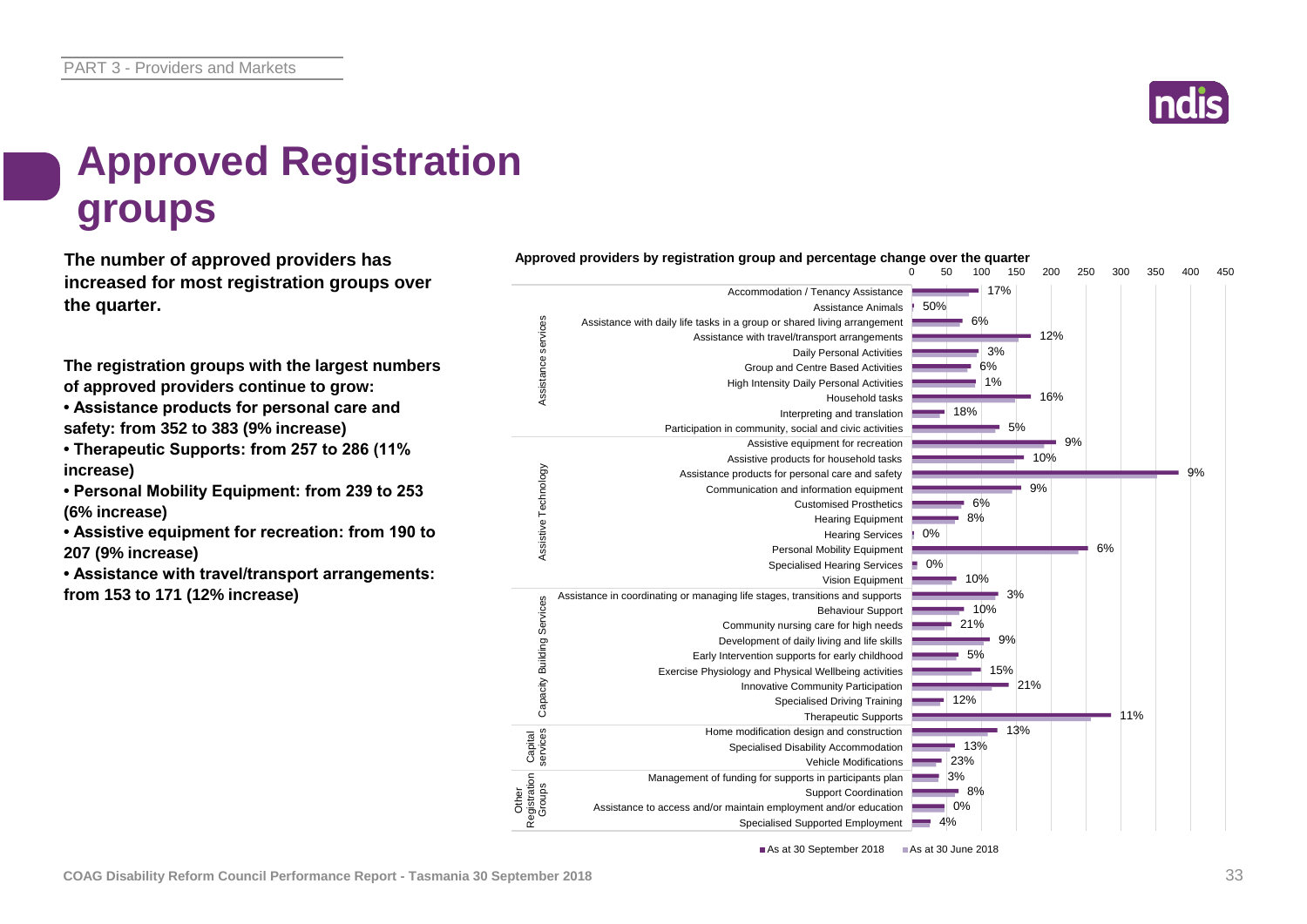

# **Active Registration groups**

**The number of active providers in each registration group has increased for most registration groups over the quarter.**

**The registration groups with the largest numbers of active providers continue to grow:**

**• Therapeutic Supports: from 124 to 149 (20% increase)**

**• Participation in community, social and civic activities: from 74 to 77 (4% increase)**

**• Assistance in coordinating or managing life stages, transitions and supports: from 72 to 76 (6% increase)**

**• Daily Personal Activities: from 63 to 66 (5% increase)**

**• Assistance products for personal care and safety: from 53 to 60 (13% increase)**



As at 30 September 2018 As at 30 June 2018

Active providers by registration group and percentage change over the quarter<br>0 20 40 0 20 40 60 80 100 120 140 160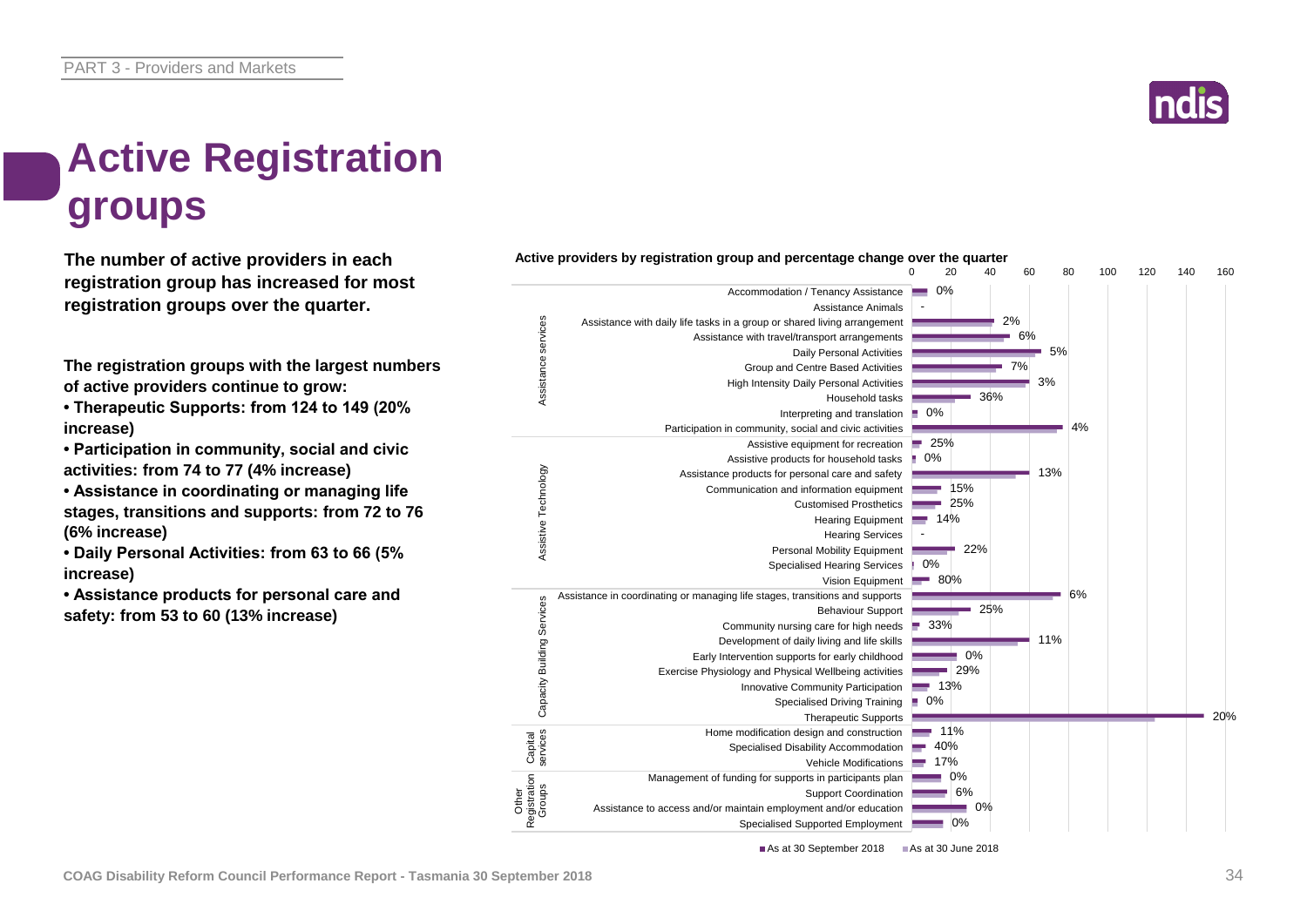

#### **Market share of top providers**

**25% of service providers received 70-85% of the dollars paid for major registration groups.**



**Market share of the top 25% of providers by registration group.**

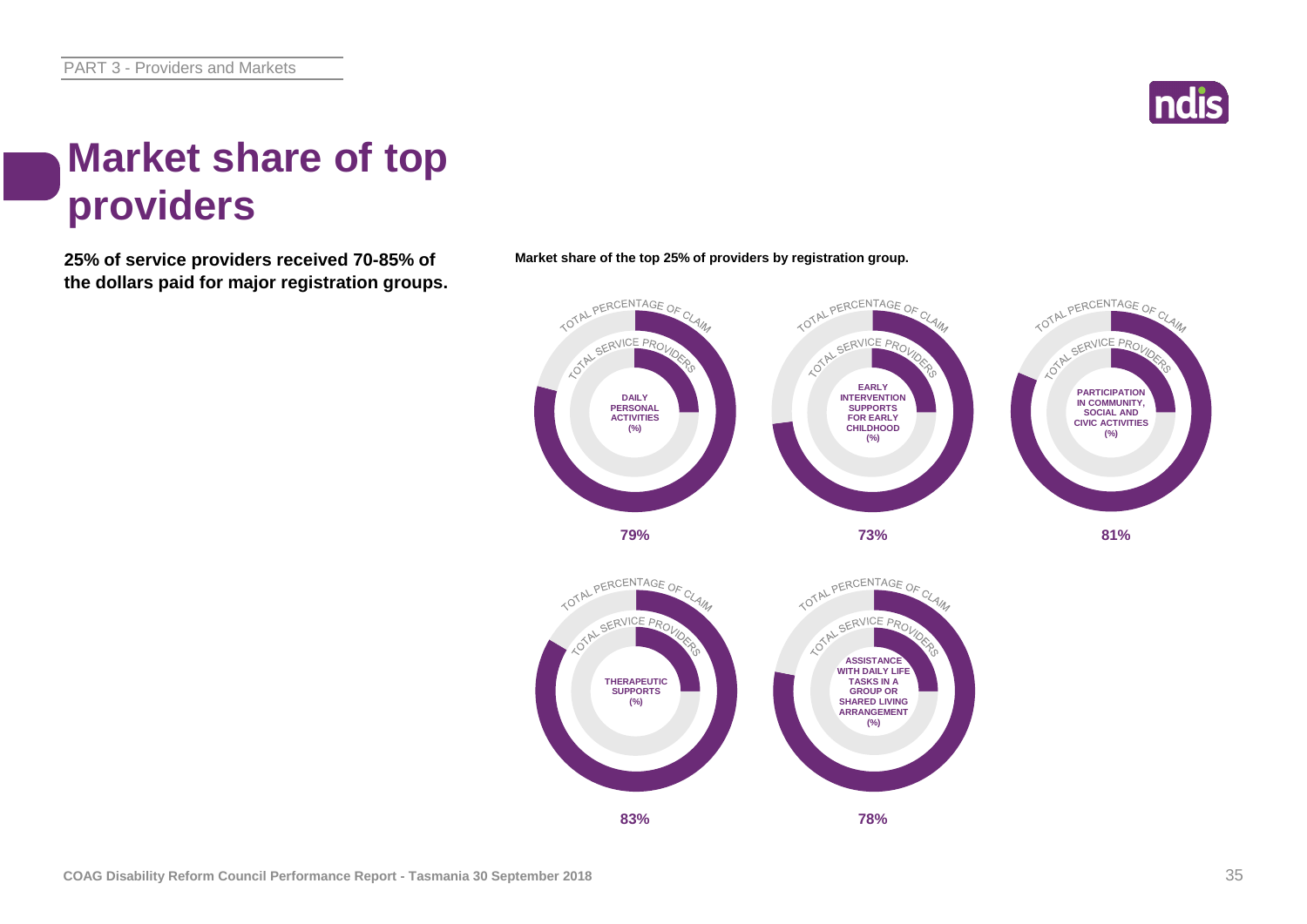# **Information, Linkages and Capacity Building**

Information, Linkages and Capacity Building was covered in the national version of the COAG Quarterly Performance Report

**Tasmania - 30 September 2018**

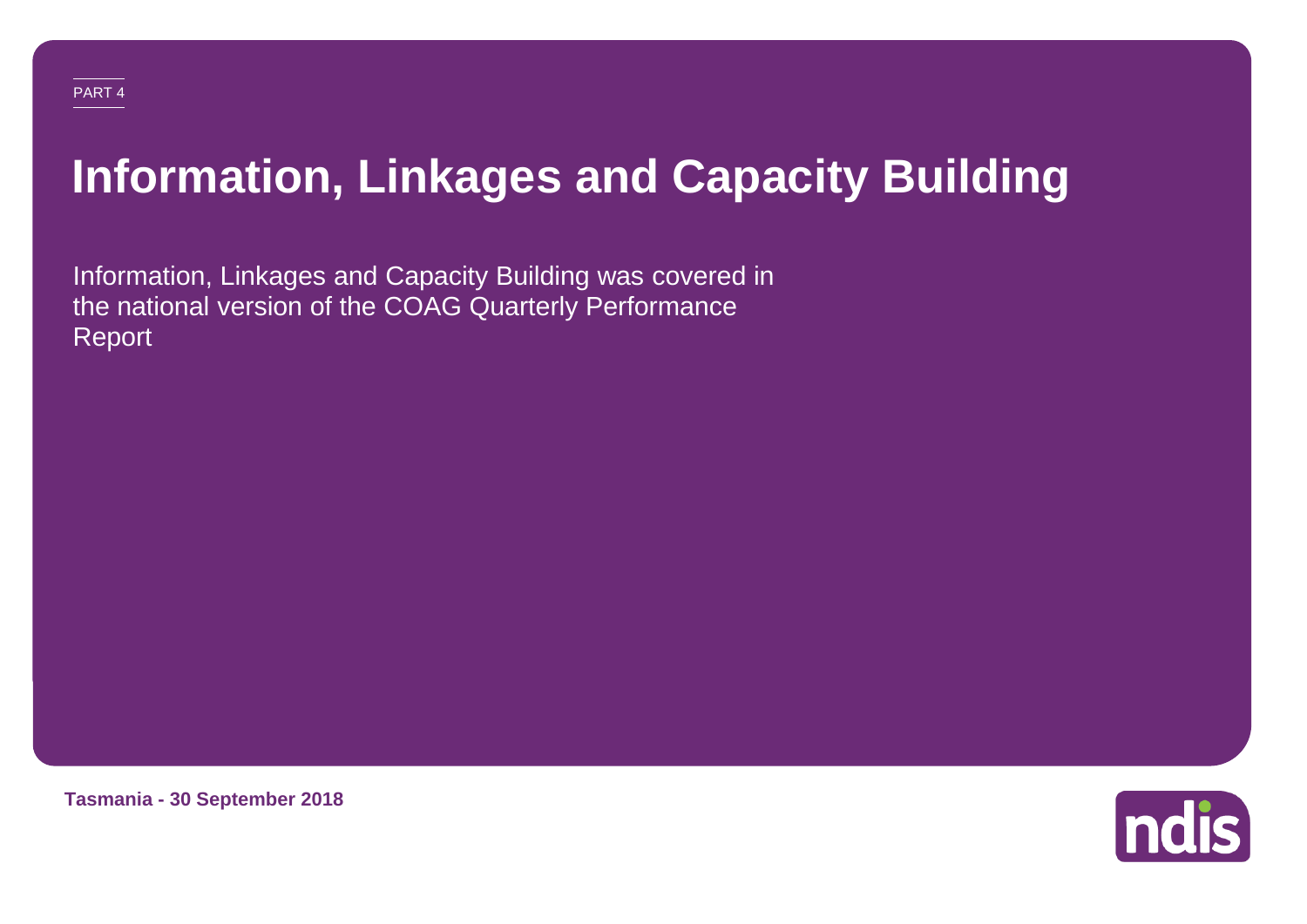#### PART 5

### **Mainstream Interface**

The proportion of participants entering in the current quarter and accessing mainstream services is slightly lower compared to prior quarters.



**Tasmania - 30 September 2018**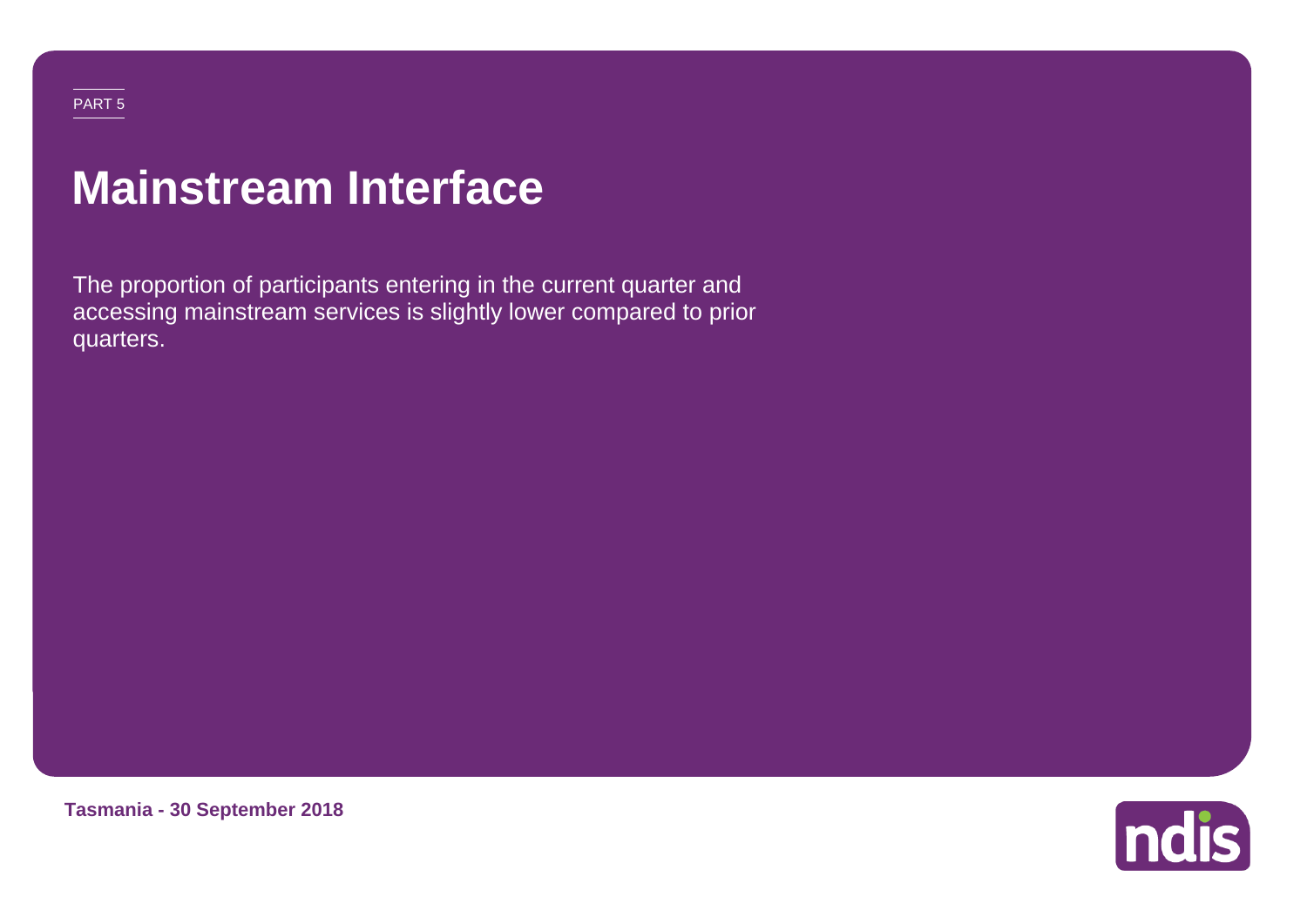

#### **Mainstream Interface**

**94% of active participants with a plan approved in 2018-19 Q1 access mainstream services, a slight decrease from prior quarters. Participants are accessing mainstream services predominantly for health and wellbeing, lifelong learning and daily activities.**